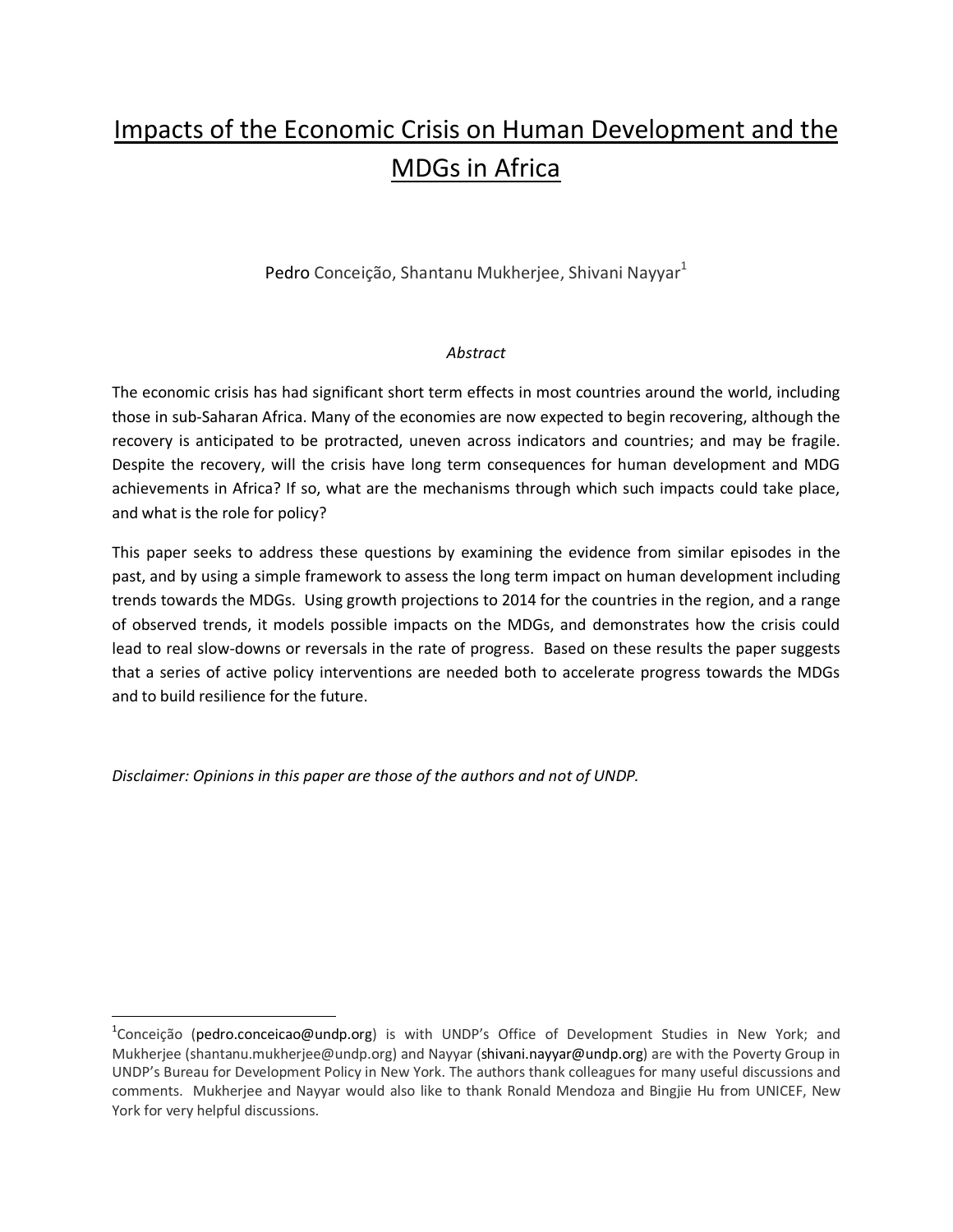#### **1. Introduction**

 $\overline{a}$ 

Improving people's capabilities and expanding the choices available to them enhance human development. Several indicators are used to assess improvements in human development at both household and aggregate levels. The Human Development Index, for example, includes measures of income, health and education. These indicators are often used more broadly to gauge the well-being of people, and are part of the basis for the MDGs (Millennium Development Goals), which define a set of targets, to be achieved by 2015, for reductions in poverty and hunger; and improvements in health, education, gender equality and environmental sustainability<sup>2</sup>.

The economic crisis that has affected virtually all countries across the world is being reflected in sharp slowdowns in economic growth and increases in unemployment rates. Economies are expected to recover from the crisis over time: however, can we expect such a shock to have long term consequences for human development, including for MDG achievements in Africa? If so, what are the mechanisms by which such impacts could take place, and what is the role for policy? This paper seeks to address these questions. The next section surveys, briefly, both the possible mechanisms and the empirical evidence for such impacts. The third section presents some empirical evidence from selected countries on how the current crisis is impacting African countries. The fourth section examines the likely consequences for the MDGs in the years remaining to 2015; the fifth section suggests policy interventions and priorities and the final section concludes.

#### **2. Impacts on Human Development: Channels and Evidence**

#### *a) Transmission channels from shocks to human development outcomes*

Income, health and education are especially important for human development. Long-run secular relationships are observed (in both cross country and within country datasets) between aggregate income measures, such as GDP per capita; and aggregate indicators of human development such as poverty rates, mortality and school enrolment. It is not always easy to identify the direction of causality in such long term relationships: improvements in GDP per capita could lead to better health outcomes;

<sup>&</sup>lt;sup>2</sup> The Millennium Development Goals provide measurable and time-bound targets spread across eight areas including poverty and hunger eradication; achievement of universal primary education; promotion of gender equality and empowerment of women; reduction of child mortality; improvement of maternal health; combating HIV/AIDS, malaria and other diseases; environmental sustainability; and the development of a global partnership for development.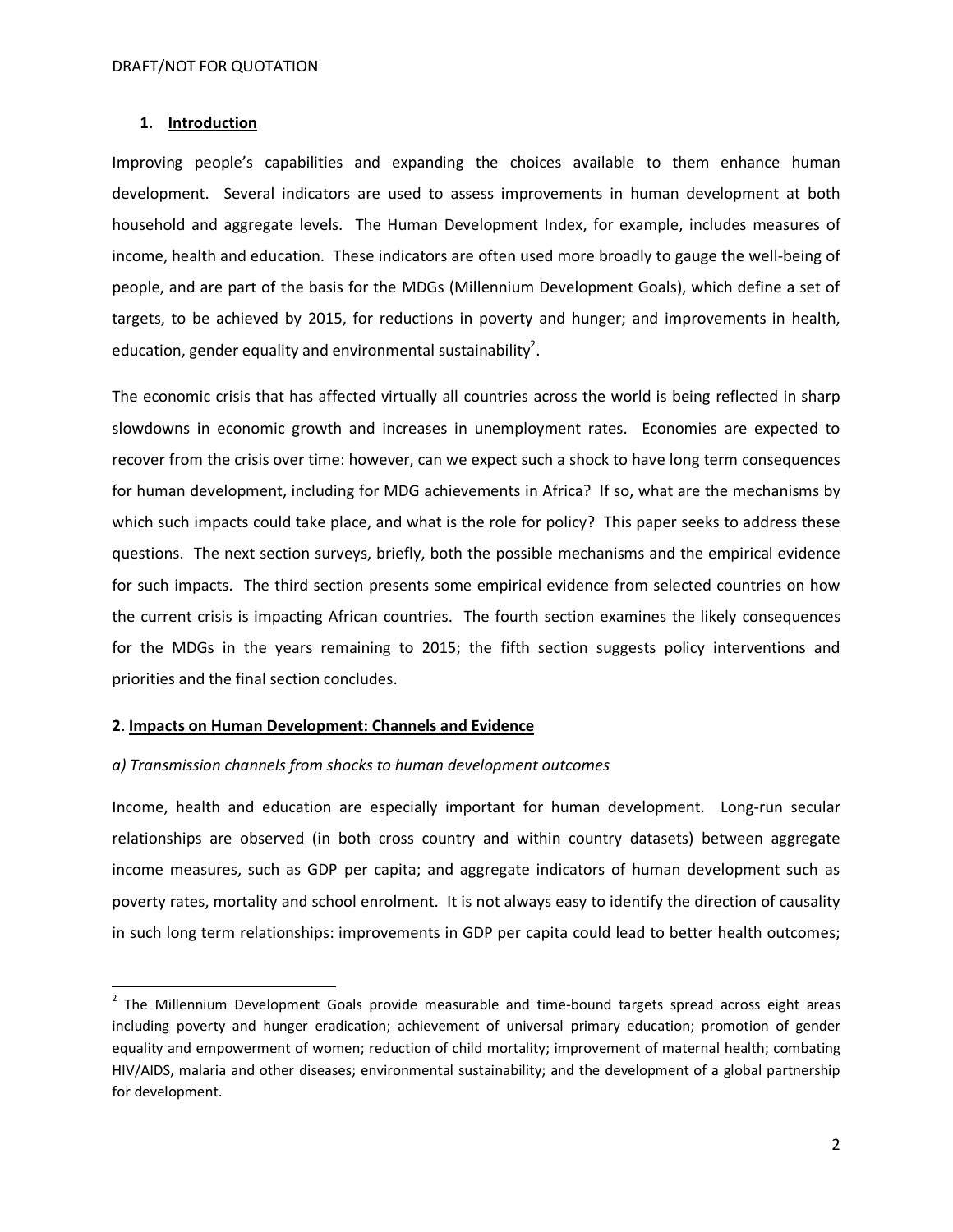l

however, better health could itself improve the productivity of the workforce and be an important contributor to GDP per capita<sup>3</sup>.

In the case of sudden shocks, however, the direction of causality may be less in doubt. The current crisis, for example, translates into reduced real household income through several channels - job losses, depressed wages, lowered remittances and falling profits for the self-employed. As economies recover, many of these indicators are expected to turn around, at least at the aggregate level. It is not immediately clear that a transitory shock of this nature could lead to long term losses for human development. For example, the permanent income hypothesis, would argue against such an effect on the basis of households maintaining their consumption of goods and services, including those that contribute to human development, through such periods.

However, the poor in developing countries often have limited access to credit, insurance and other income smoothing mechanisms; and if the quality or availability of services such as (publicly provided) health care or education are affected during the period of the shock, there may be good reason for even transitory changes in income to be accompanied by changes in consumption. Even if such changes are reversed in the future, there are several channels through which human development indicators might show longer term losses<sup>4</sup>.

For example, a loss of household income may, through a change in the diet towards less nutritious food, cause permanent erosion in the cognitive ability of a child; predispose an individual to a debilitating illness; or result in an early death. Households may, after an initial period of being able to maintain consumption by drawing upon their reserves, be compelled to defer seeking health care; or re-assess their decisions to invest in education, again with potentially long term consequences. Income losses may be distributed non-uniformly across households – families depending mostly on remittances from the West or on earnings from adversely affected sectors could be worse affected than others. Countries where the impact has been felt in a capital intensive sector such as mining could see a smaller effect in terms of labor income losses compared to countries where the impact has been primarily on a labor

 $3$  For example, while Pritchett and Summers (1996) argue for causality from GDP growth to health outcomes (see next subsection); Cutler, Deaton and Lleras-Muney (2006) and Case and Deaton (2008) downplay the causal effect running from income to reductions in mortality. A similar debate holds in education, as, for example, in Hanushek and Woessman (2007).

 $<sup>4</sup>$  In terms of human capital, such long term losses might be seen either as a permanent depreciation of the existing</sup> capital stock that subsequent investments cannot make up (e.g. through an illness that goes untreated); or a permanently lost opportunity at investment (e.g. in the case of child the is deprived of essential nutrients at a critical stage of development). The consequences are then of two kinds: a long term drop in the *current* level of human capital, and a long term drop in the *potential* maximum level for the future.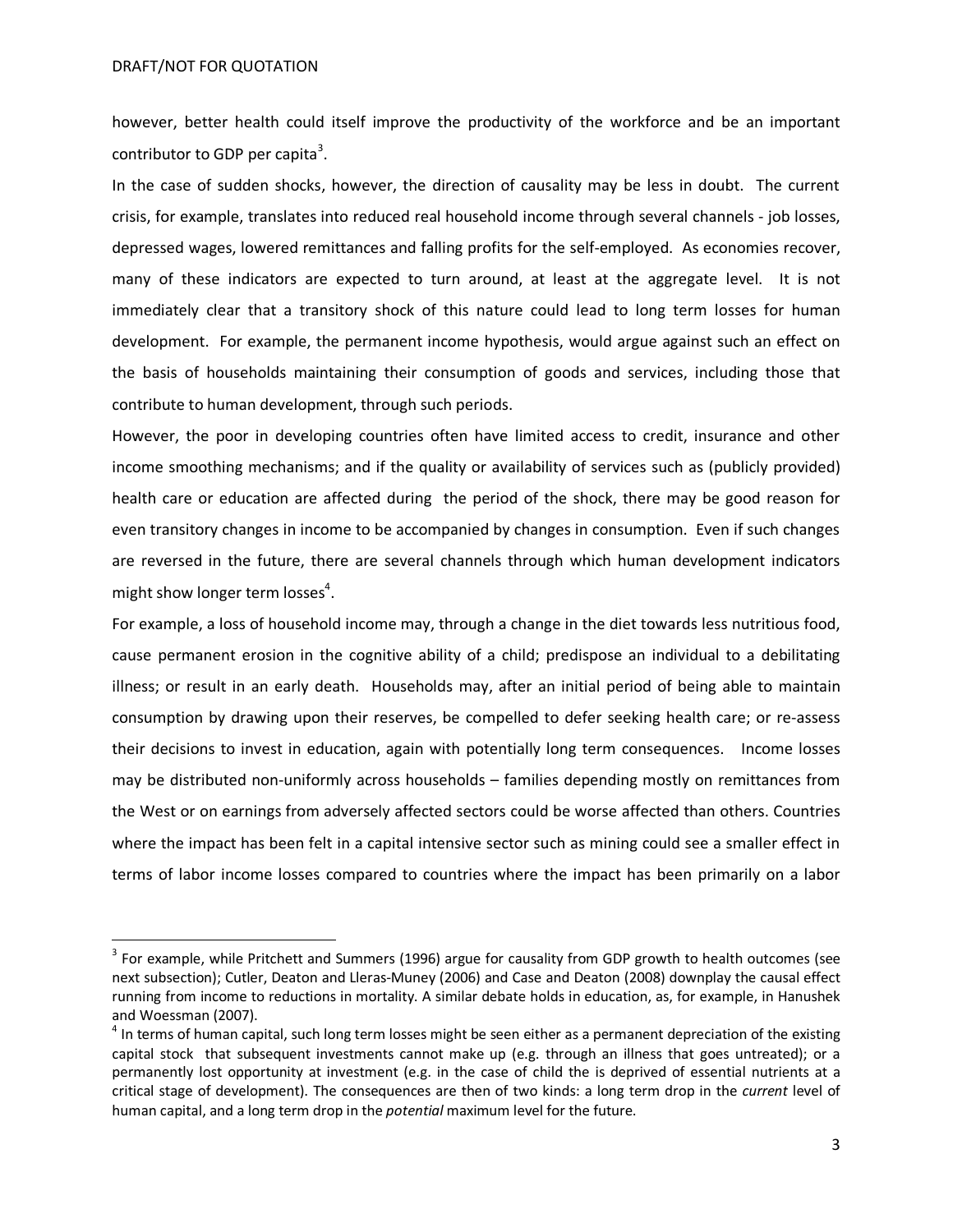$\overline{a}$ 

intensive sector. Income losses could also affect intra-household consumption allocations in different ways, accentuating long held patterns of inequality by geography, ethnicity, gender or age.

These impacts can be prevented if households can continue to meet critical consumption and investment needs for human development, whether from additional labor income<sup>5</sup>, income from asset sales, credit, remittances, cash or in-kind transfers and access to key services. Unfortunately, increased demand on safety nets and public services coincides with falling revenues and difficult financing conditions during a crisis. In the current situation, it is anticipated that falling public revenues and possible reductions in ODA, along with reduced prospects for raising finances through borrowings will constrict the fiscal space needed to maintain spending on health, education and social protection<sup>6</sup>.

Therefore these resources may not be available at all to households; or may only be available for limited periods: hence both the depth and the duration of the income shock would appear to be important determinants of individual as well as aggregate human development impacts. In addition, coping with crises deplete reserves, which exacerbate vulnerability to other, possibly idiosyncratic shocks – therefore the frequency with which shocks occur can also be an important determinant of human development outcomes. The losses in the physical capital of households, and the deterioration in human capital can have long term impacts on the future income of individuals and households, as well as limiting the growth and development potential of developing countries.

A closely related strand of the macroeconomics literature relates to the debate around whether 'oneoff' shocks to the economy lead to long-term dents in the GPD growth path, or whether recoveries are offsetting, with GDP reverting to its long-term trend (Nelson and Plosser (1982), Perron (1989), Banerjee, Lumsdaine, and Stock (1992), Ben-David, Lumsdaine and Papell (2003), Lucas (2003), Barro (2009). Cerra and Saxena (2007), analyzing data on the evolution of GDP of a large panel of 190 countries over 40 years find that, on average, GDP does not return to the pre-recession path (Figure 1).

<sup>&</sup>lt;sup>5</sup> Some of these may involve difficult trade-offs between the short-term and the long-term: people may work longer hours, or engage in riskier occupations, with a negative impact on health; caregivers (usually a female family member) may need to return prematurely to the labor force, thereby harming the health of the young and the aged at home. These short term measures may themselves further imperil the longer term human development goals.

<sup>&</sup>lt;sup>6</sup> World Bank (2009c) projected that more than half the low-income countries could experience a fall in government revenue as a percentage of GDP in 2009,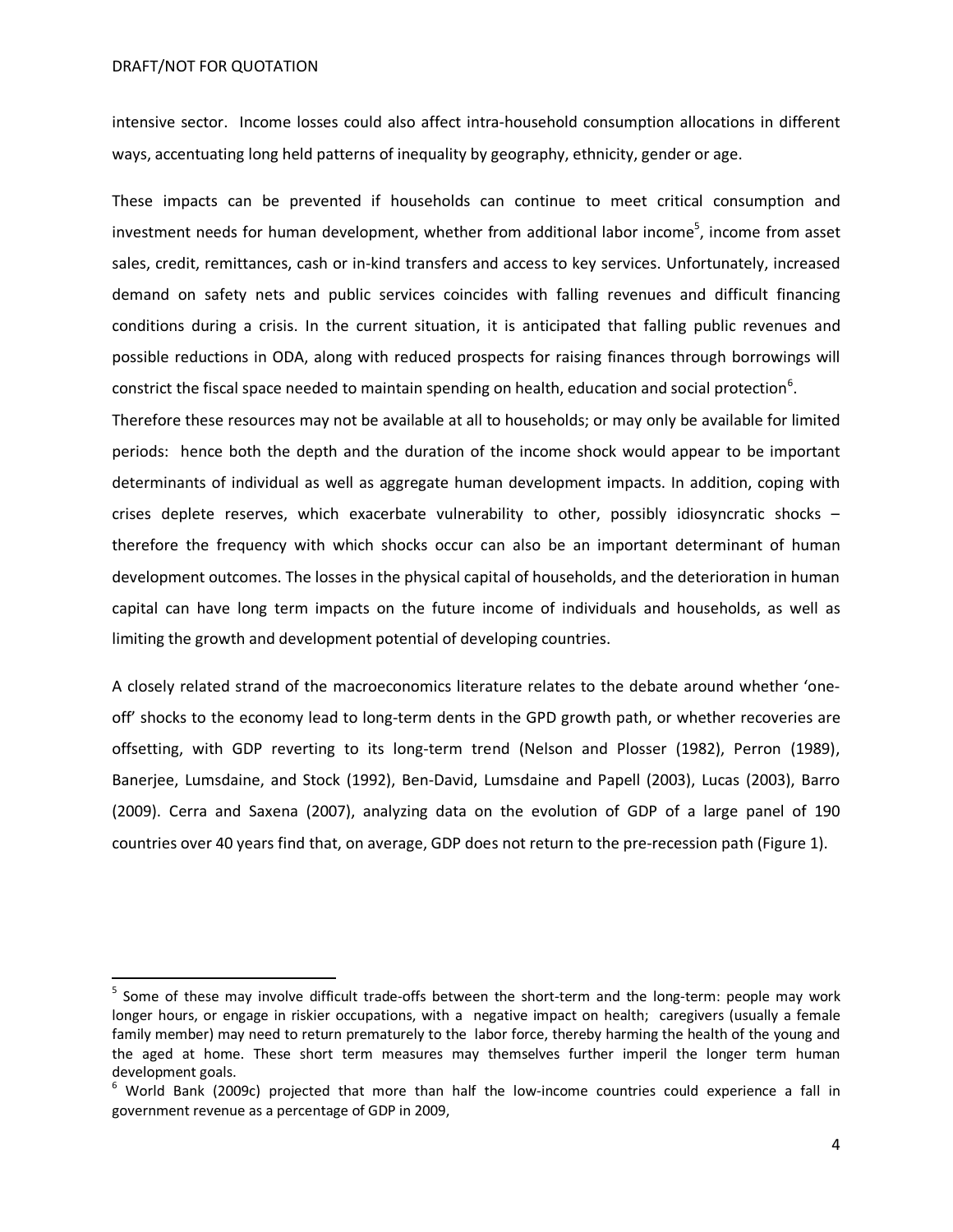

**Figure 1: Average Evolution of Gross Domestic Product Before and After Recessions**

Source: Cerra and Saxena (2007: p. 26)

High income countries do a little better than developing countries, which appear to suffer from larger permanent losses (left panel of Figure 1). Recessions that coincide with financial crises are particularly severe in terms of long term losses, especially in the case of banking crises (right panel). This evidence on the long-term impact of banking crisis is broadly consistent with more recent studies, such as Cecchetti, Kohler and Upper (2009), even though that paper notes a wide heterogeneity in long term impact across countries and episodes. Furceri and Mourougane (2009) consider the impact of financial crises in OECD countries from 1960 to 2007, and find that they reduce potential output permanently by about 2.4% on average, and by as much as 4% in the most severe cases. Further, Haugh, Ollivaud and Turner (2009) find that in OECD countries, the rate of potential output growth was also reduced after major banking crises.

In a more recent paper, Cerra, Panizza, and Saxena (2009) revisit the issue, adding a more detailed breakdown of the patterns across regions and levels of income, as well as looking for characteristics and policies that may influence the nature of recoveries. The paper confirms that there are typically permanent output losses, and that recoveries are not, on average, more rapid than pre-recession growth rates. They also find evidence that fiscal and monetary policies are effective in speeding the pace of recovery and that ODA is particularly effective in sub-Saharan Africa.

These transmission channels are complex, and interlinked in various ways (Lustig and Walton (1999) have a comprehensive treatment). Many of the impacts may take time to unfold, and empirical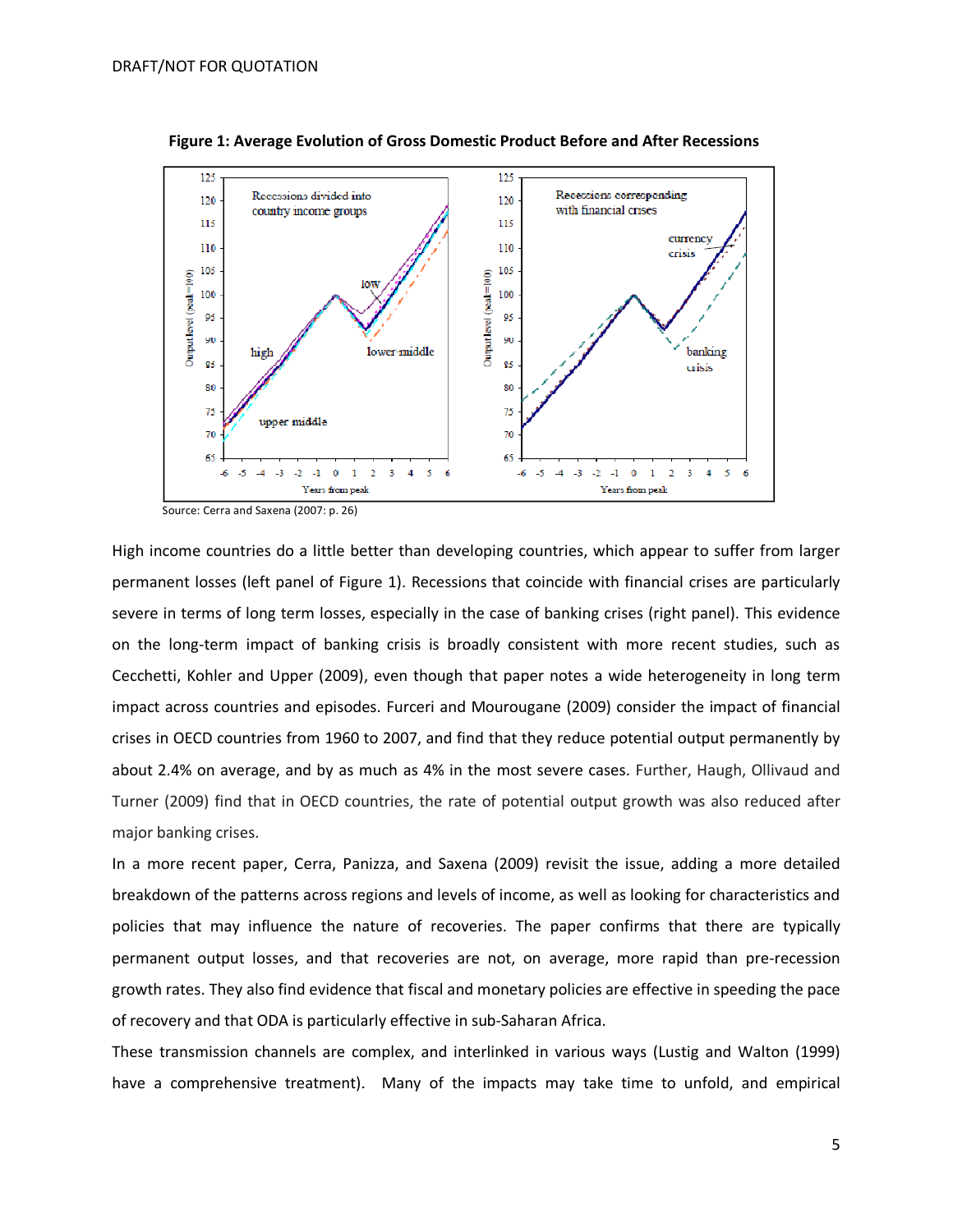evidence that would help to quantify the effects and direct policy is usually not available 'in real time'. Whether such impacts are observed on the ground then become facts that are to be determined empirically, and there is a significant body of literature that attempts to answer this question over previous episodes of transitory economic downturns. It is therefore important to review what the existing literature says on these impacts; and to draw lessons for the current situation to the extent possible.

#### *b) The evidence for impacts on human development from previous episodes*

What is the evidence for impacts on human development from similar episodes in the past? By now there is a large body of the literature that captures the experience from at least some of the many episodes in both developed and developing countries in the post-War period. The following account draws extensively from the reviews of this literature presented in Conceição, Kim, and Zhang (2009) and Conceição, Kim, Mendoza and Zhang (2009).

Consider, first, the evidence for impacts on household incomes and poverty rates. Drawing on several studies (Lustig, Fishlow and Bourguignon (2000), Skoufias (2003), McKenzie (2003), Martin (2000), Attanasio and Szekely (1998), Funkhouser (1999), Glewwe and Hall (1994)), the evidence reviewed suggests that increases in poverty rates often accompany economic crises. The impact is transmitted both through a reduction in income/labor demand, as well as through price effects (Thomas, Beegle and Frankenberg (2003), (2004), Levinsohn, Berry and Friedman (1999)). Table 1, based on Lustig, Fishlow and Bourguignon (2000) and Skoufias (2003), indicates the order of magnitude of some of these impacts.

Household incomes are a significant channel through which nutrition, health and educational impacts take place. A number of studies, both quantitative and qualitative, provide some insight into the possible health and education consequences of crises and, more broadly, sharp slowdowns or recessions. Ferreira and Schady (2009) develop a simple framework to analyze the effects of aggregate income shocks on child schooling and health. They show that the expected effects are theoretically ambiguous because of a tension between income and substitution effects. In the empirical literature, they find that for all but very rich countries, child health outcomes are procyclical: infant mortality rises during recessions. When it comes to education, however, the picture is more nuanced.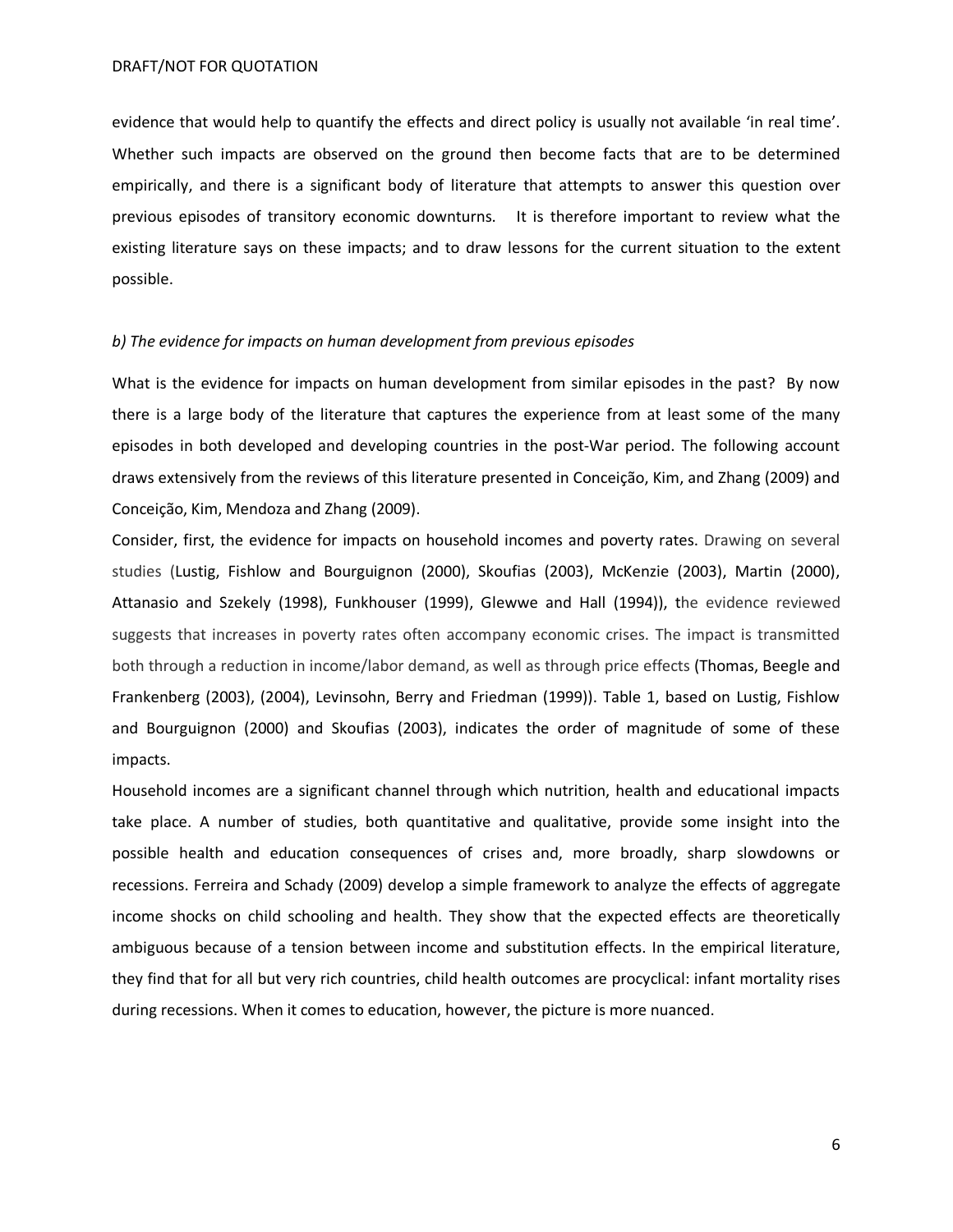| Country           | <b>Before crisis</b> | <b>Year of crisis</b> |
|-------------------|----------------------|-----------------------|
| Argentina         | 10.1                 | 20.6                  |
|                   | (1980)               | (1985)                |
| Argentina         | 25.2                 | 34.6                  |
|                   | (1987)               | (1989)                |
| Argentina         | 16.8                 | 24.8                  |
|                   | (1993)               | (1995)                |
| <b>Brazil</b>     | 27.9                 | 28.9                  |
|                   | (1989)               | (1990)                |
| <b>Costa Rica</b> | 29.6                 | 32.3                  |
|                   | (1981)               | (1982)                |
| Venezuela         | 25.7                 | 32.7                  |
|                   | (1982)               | (1983)                |
| Venezuela         | 40.0                 | 44.4                  |
|                   | (1988)               | (1989)                |
| Venezuela         | 41.4                 | 53.6                  |
|                   | (1993)               | (1994)                |
| Indonesia         | 11.3                 | 18.9                  |
|                   | (1996)               | (1998)                |
| Korea             | 2.6                  | 7.3                   |
|                   | (1997)               | (1998)                |
| <b>Malaysia</b>   | 8.2                  | 10.4                  |
|                   | (1997)               | (1998)                |
| <b>Thailand</b>   | 9.8                  | 12.9                  |
|                   | (1997)               | (1998)                |

 **Table 1- Economic Crises and Poverty Headcount Ratios in Selected Countries** 

Note: The year of crisis is in parenthesis.

Sources: Lustig, Fishlow and Bourguignon (2000, p.4), Skoufias (2003, p.1088).

Baird, Friedman and Schady (2007) use a large dataset of 59 developing countries, covering over 1.5 million births, between 1975 and 2004. They find that the elasticity of infant mortality with respect to per capita GDP lies between -0.31 and -0.79 – even after accounting for factors such as the characteristics of women giving birth, weather shocks, conflict and the quality of institutions. The inclusion of a lag and a lead GDP terms also does not affect the estimates of elasticities. They also find striking differences in the effects of income shocks by gender. Downturns are associated with almost five times higher changes in female infant mortality than changes in male infant mortality. Friedman and Schady (2009) assess the likely impact of the current financial crisis on infant mortality in Sub-Saharan Africa. They use all available Demographic and Health Suveys for the region and find an elasticity of mortality with respect to per capita GDP between -.32 and -.58.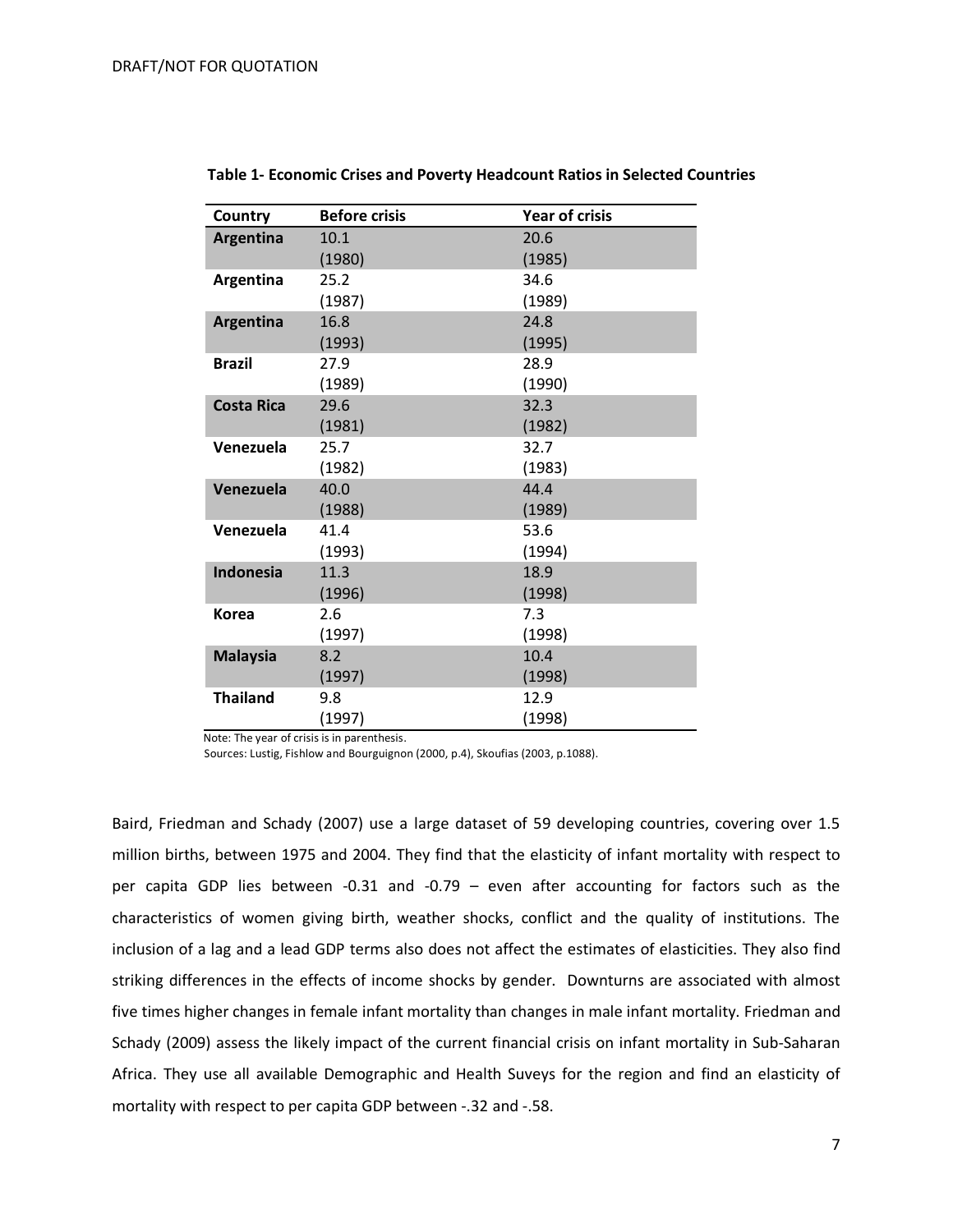$\overline{a}$ 

Paxson and Schady (2005) study the impact on infant mortality of the crisis in Peru in the late 1980s. They find an increase of about 2.5 percentage points in the infant mortality rate for children born during the crisis. The evidence shows that there was a collapse in both public and private spending on healthcare. Public health expenditures fell by 58 percent between 1985 and 1990, declining from 4.3 percent of the budget to 3 percent.

Several studies have confirmed that the correlation between income growth and child mortality, (excluding possibly the most developed countries) is negative. Most of these estimate long-term elasticities, rather than elasticities during shocks. For example, Pritchett and Summers (1996), estimates the elasticity of infant mortality and under five mortality with respect to per capita GDP, and find these to be between -.2 and -.4<sup>7</sup>. They also estimate the elasticity of life expectancy and find it to lie between .015 and .024.

Cutler et al (2002) study the impact of economic crises on health in Mexico. They find that economic crises are associated with higher mortality among vulnerable populations – children and the elderly. They estimate mortality rate increases of 6 to 9 percent during the 1982-84 crisis and of 5 to 7 percent during 1995-96. The increase in mortality rates during the 1995-1996 economic crisis can also be attributed to both reduced household income and reduced public spending on health care. Public health spending in Mexico dropped from 3.8 percent of GDP in 1994 to 3.4 percent of GDP. At the same time, there were important changes in per capita spending on the uninsured population through the Programa de Apoyo a los Servicios de Salud para Población Abierta (PASSPA). Between 1994 and 1995, when public health spending declined in all regions, the sharpest fall was in the PASSPA states (25 percent).

The two studies for the Latin American region have documented significant cuts in public health expenditures during crises. From the economic crisis in Indonesian in 1997, there is evidence of a fall in the quality of healthcare, especially in government provided healthcare. Frankenberg et al (1999) find that stock outages of antibiotics and supplies such as bandages increased significantly in government health centers or *puksemas*. There were significant decreases in the number of public and private facilities offering Vitamin A. Additionally, both public and private providers raised the prices they charge for services. In terms of usage of health services, the proportion of adults visiting a public provider

<sup>&</sup>lt;sup>7</sup> Several studies have looked at the relationship between child mortality and growth in per capita GDP in specific regions and countries. Using data from 25 Asian countries, ADB (2008) estimates growth elasticities of infant mortality and under five mortality of about -.4. Bhalotra (2007) uses data on infant mortality for about 150000 children born in 1970-1997 in India and finds a rural infant mortality elasticity of -0.46.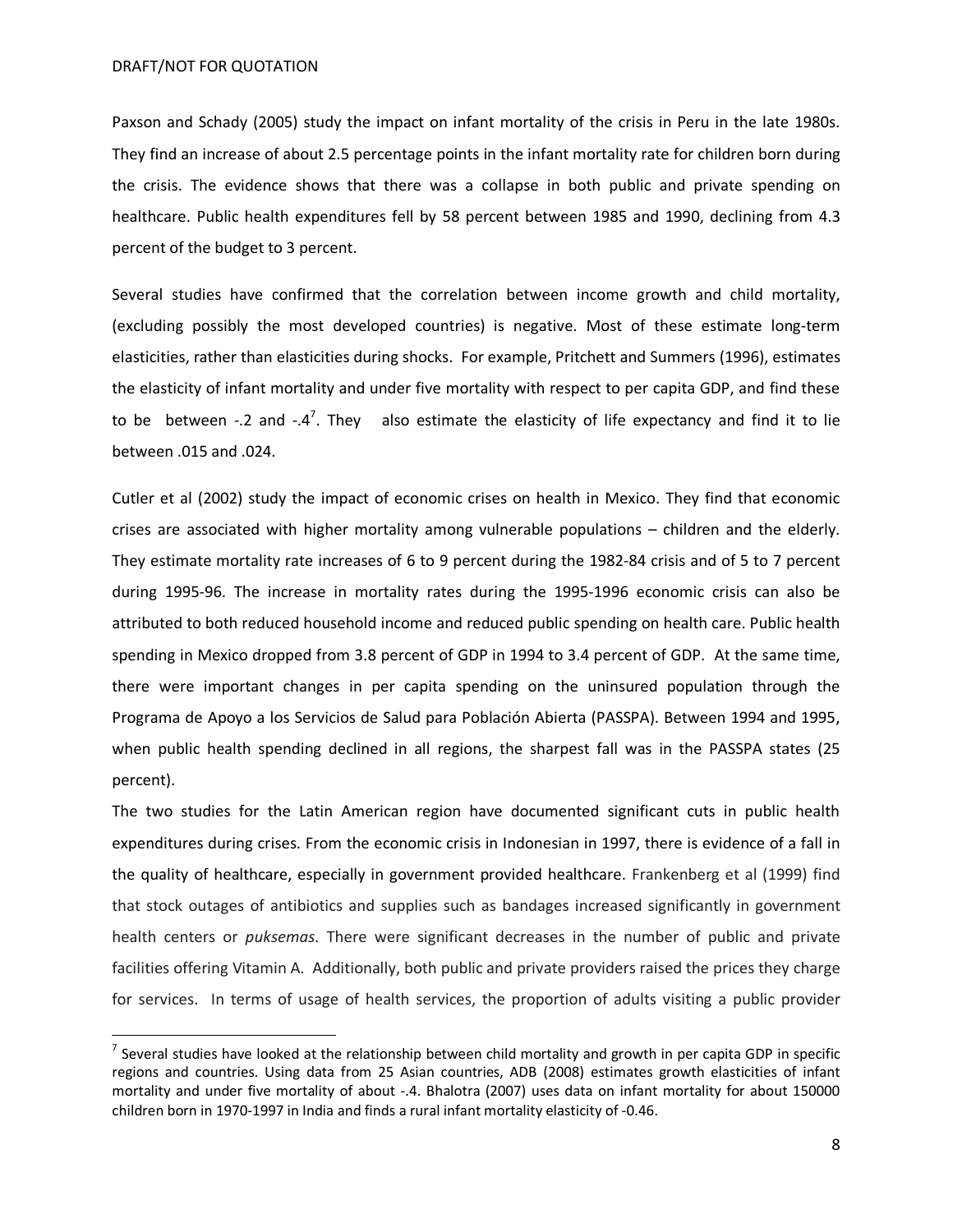dropped from 7.4% in 1997 to 5.6% in 1998 – a statistically significant drop. However, the proportion of adults visiting private facilities and traditional practitioners did not change significantly.

Turning to education, the Indonesian Family Life Survey (IFLS) data shows significant declines in enrolment of 13-19 year olds after the 1997 financial crisis (Table 2). Table 3 shows that the fall in enrolment was much sharper for the lowest and the second quartile. The same data source indicates that while aggregate changes to enrolment and dropout rates among children ages 7-12 have been relatively small, fairly sharp changes have occurred among the poorest income quartile. This group has seen an enrolment decline of five percent and an increase in dropout rate from 1.3 to 6.2 percent.

# **Table 2: Changes in Enrolment and Dropout Rates among Indonesian Children ages 13-19, 1997-1998**

|               | <b>Enrolment Rates</b> |      |                      |  |  |
|---------------|------------------------|------|----------------------|--|--|
|               | Percentage<br>Enroled  |      | Percentage<br>Change |  |  |
|               | 1997                   | 1998 |                      |  |  |
| Male          | 61.5                   | 56.9 | -7                   |  |  |
| <b>Female</b> | 59.4                   | 55.9 | -6                   |  |  |
|               |                        |      |                      |  |  |

|               | <b>Dropout Rates</b> |      |                      |  |  |
|---------------|----------------------|------|----------------------|--|--|
|               | <b>Dropout Rate</b>  |      | Percentage<br>Change |  |  |
|               | 1997                 | 1998 |                      |  |  |
| Male          | 12.1                 | 17.7 | 46                   |  |  |
| <b>Female</b> | 12.3                 | 16.2 | 32                   |  |  |

Source: Social Consequences of the Financial Crisis in Asia, ADB Economic Staff Paper No. 60, November 1999

# **Table 3: Percentage change in enrolment and drop-out rates by expenditure per capita quartiles (1997 levels)**

| Quartile      | Percentage Enroled |      | Percent Change<br>in Enrolment | <b>Dropout Rates</b> |      | Percentage<br>Change in Dropout<br>Rates |
|---------------|--------------------|------|--------------------------------|----------------------|------|------------------------------------------|
|               | 1997               | 1998 |                                | 1997                 | 1998 |                                          |
| I (lowest)    | 51.5               | 45.9 | $-11$                          | 14.2                 | 25.5 | 80                                       |
| $\mathbf{I}$  | 64.0               | 56.7 | $-11$                          | 13.1                 | 17.6 | 34                                       |
| Ш             | 62.1               | 59.6 | -4                             | 13.2                 | 15.5 | 17                                       |
| $\mathsf{IV}$ | 66.9               | 64.5 | -4                             | 7.3                  | 9.5  | 30                                       |
|               |                    |      |                                |                      |      |                                          |

Source: Social Consequences of the Financial Crisis in Asia, ADB Economic Staff Paper No. 60, November 1999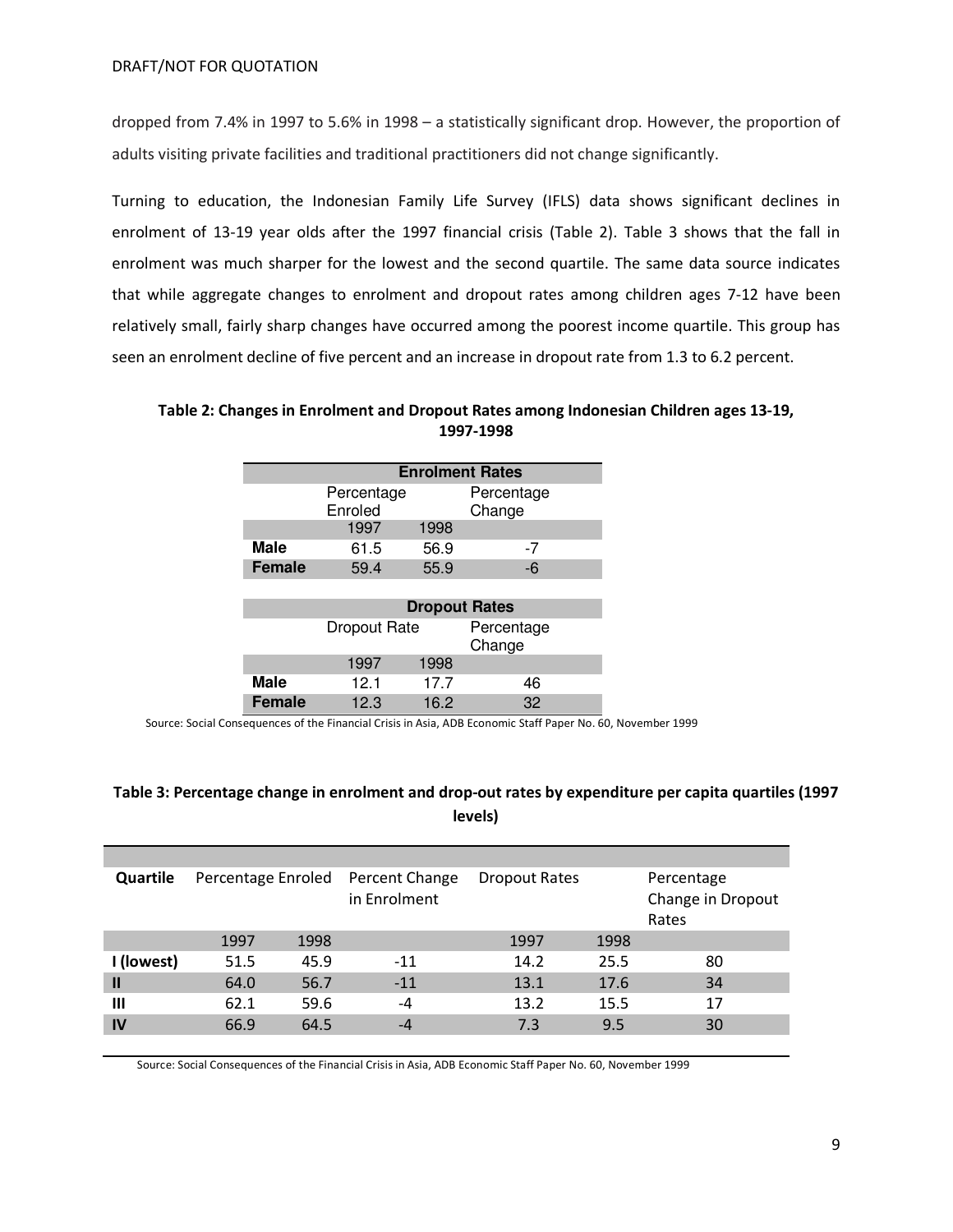Friedman and Schady (2009) note that education outcomes are procyclical in poorer countries, in Africa and low-income Asia, but in middle income countries, the outcome was counter-cyclical, leading to some ambiguity in *ex-ante* predictions. In Costa Rica, school enrollment rates dropped approximately 6 percent between 1981 and 1982 during the economic crisis, with larger drops in rural areas. However, children who were exposed to the Peruvian economic crisis of the late 1980s had completed more years of schooling for their age than comparable children who were not. In Mexico, gross primary enrollment increased by 0.44 percent in 1994, but fell by 0.09 percent in 1995 according to World Bank (2001).

Economic crises affect girls and boys differently. In low-income countries both girls and boys may drop out of school during an economic crisis, but when pre-existing female schooling is low, girls are especially vulnerable to dropping out (World Bank 2009d). Similar evidence has been found in Madagascar (Gubert and Robilliard 2007) and Brazil (Duryea, Lam and Levison 2007) as well. The probability of a 16-year-old Brazilian girl dropping out of school and entering the employment is as much as 50 percent higher compared to when there is no negative income shock.

Conceição and Kim (2009) find that health-related human development indicators improve during rapid growth spells and deteriorate during economic recessions, compared to the underlying trend. The relationship between education indicators and economic growth accelerations or decelerations is ambiguous. Least Developed Countries (LDCs) are found especially heavily penalized when they fall into growth deceleration episodes. Their infant mortality and under-5 mortality rates are significantly higher during economic bad times. But these mortality rates are little changed (relative to the underlying trend) during episodes of growth accelerations. This suggests asymmetric effects of economic fluctuations on human development outcomes – the negative impact during bad times is worse than the positive impact in good times – a finding which is consistent with the literature.

#### **3. What can we now say about the potential HD impacts of the crisis in Africa?**

The previous section summarized the evidence for economic shocks leading to human development impacts, potentially of long duration. In this section we examine, first, the evolution of the crisis in Africa to date and second, its potential impacts on human development.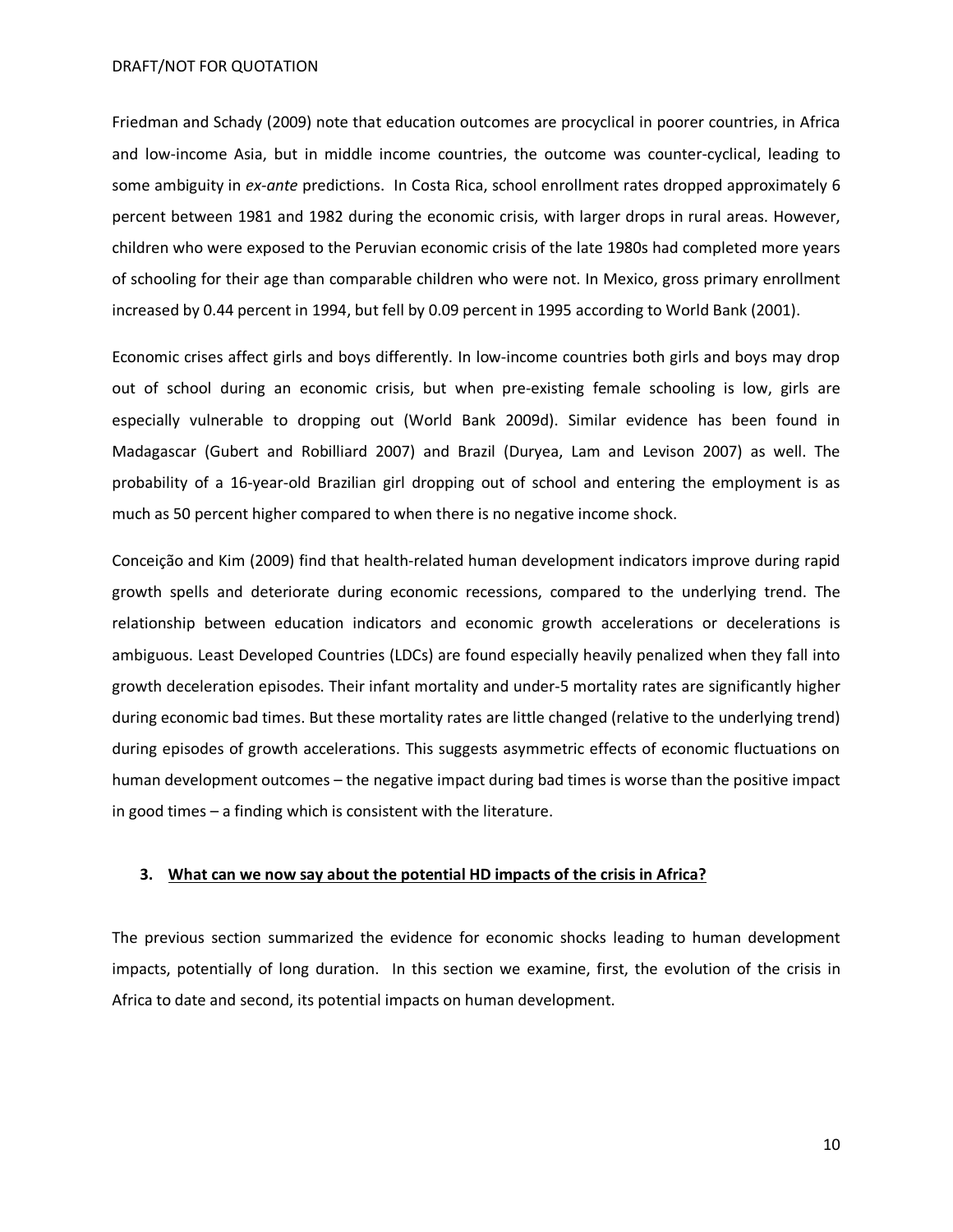#### *a) The current face of the crisis in Africa and prospects for recovery*

Assessments of the expected impact of the crisis have been changing over time. For example, the IMF's projections of sub-Saharan real GDP growth rates for 2009 have changed from 6.3% in October 2008, to 1.7% in April 2009 and 1.3% in October 2009, reflecting both a better understanding of *which* channels have been important in transmitting the impacts, and also developments *along* each channel. At the country level, the changing situation makes it necessary to update assessments of the likely impacts on human development as well as to target interventions better through an improved understanding of *which* groups may be among the worst affected within each country. The rest of this section is meant to illustrate some of the channels through which the crisis continues to impact countries, without aiming to provide a comprehensive survey.

The relative importance of each channel - financial systems, investment flows, export revenues, remittances, tourism revenues and ODA – through which the crisis is having an effect varies by country. However, the most significant of these has been the fall in export revenues, whether these be for oil exporters such as Angola and Nigeria; exporters of other minerals such as Botswana and Zambia; or more diversified exporters such as Ethiopia. Figures 2 and 3 illustrate the situation for Angola and Nigeria; Figures 4 and 5 for Botswana and Zambia and Figure 6 for Ethiopia. In all five, export revenues (and volumes) fell sharply following the onset of the crisis (although in Zambia and Ethiopia, these declines appear to have accentuated or continued trends that began earlier), but have then turned around, although still considerably lower than late 2008 levels. Ethiopia is an exception to the last, as exports briefly reached their 2008 peak before declining in the most recent months. Households whose livelihoods derive from these sectors are the most directly affected, although the slowing down of economic activity in general affects others as well – either directly, or through enforced changes in Government spending plans.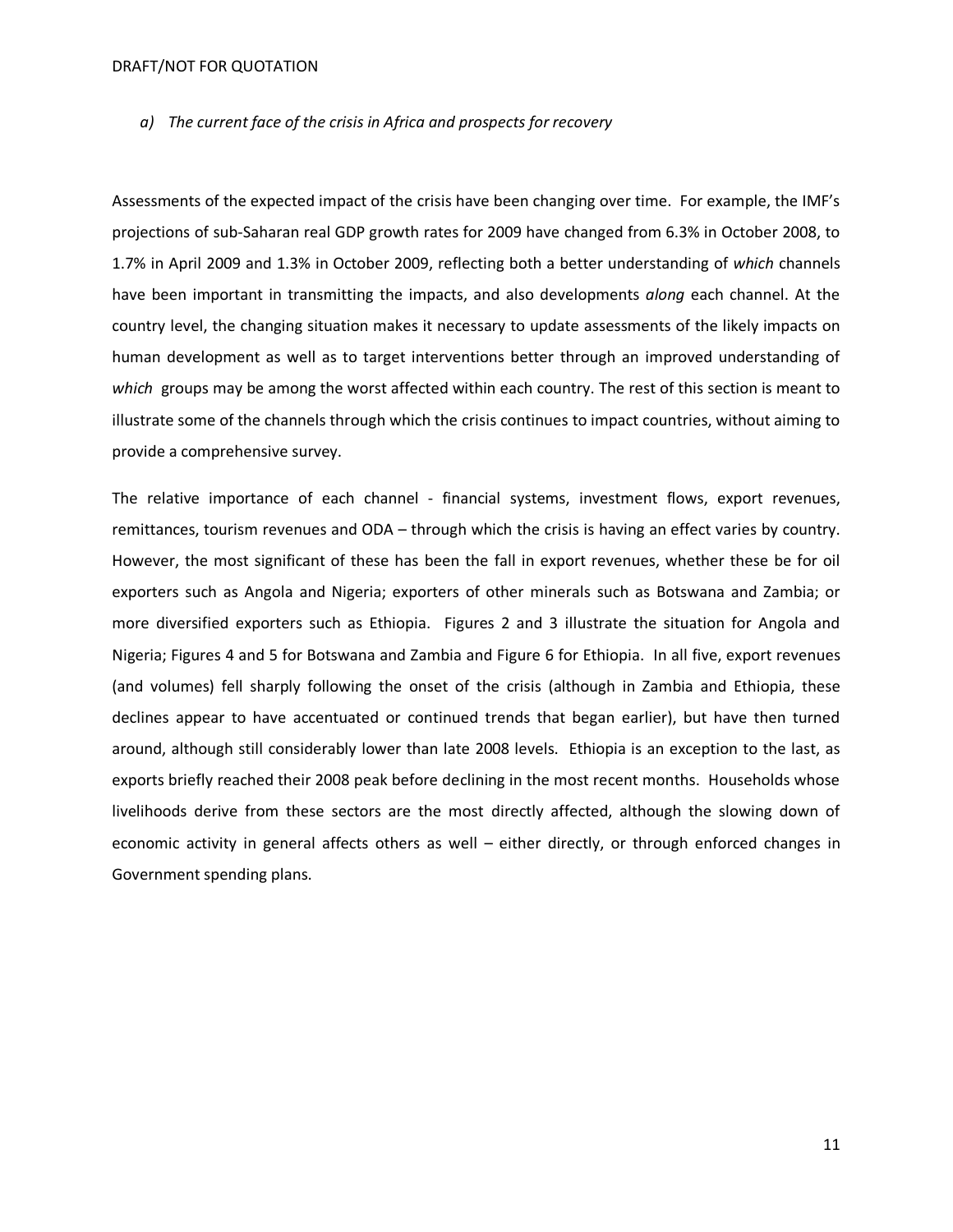

*Source: Authors' elaboration based on IMF Direction of Trade Statistics, accessed on Nov 2nd 2009.*



 *Source: Authors' elaboration based on IMF Direction of Trade Statistics, accessed on Nov 2nd 2009.*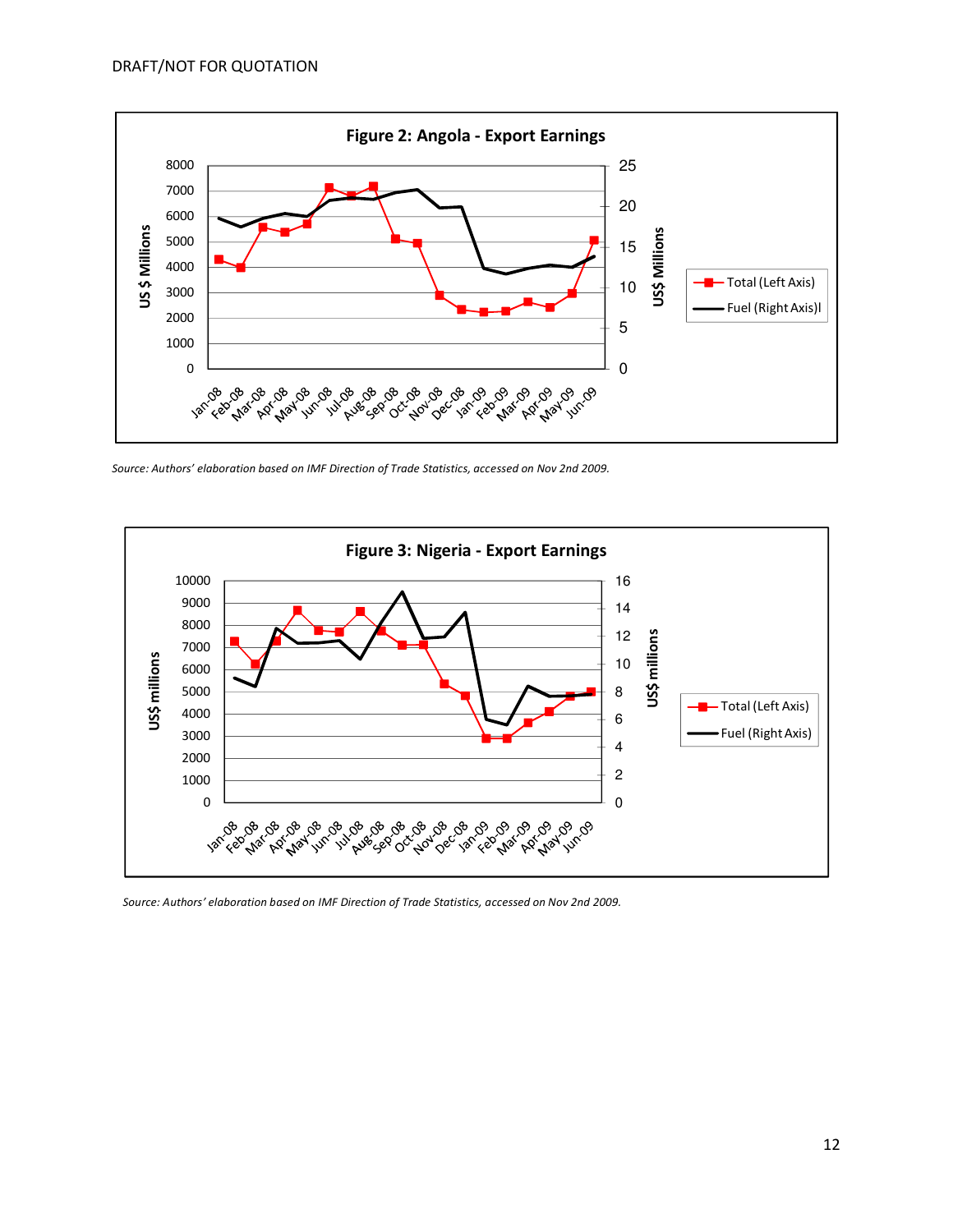

 *Source: Authors' elaboration based on Bank of Botswana Financial Statistics August 2009.* 

 *Note: Total Exports data is not available for the 3rd quarter of 2009.*



*Source: Authors' elaboration based on Bank of Zambia Fortnight Economic Statistics, September 2009.*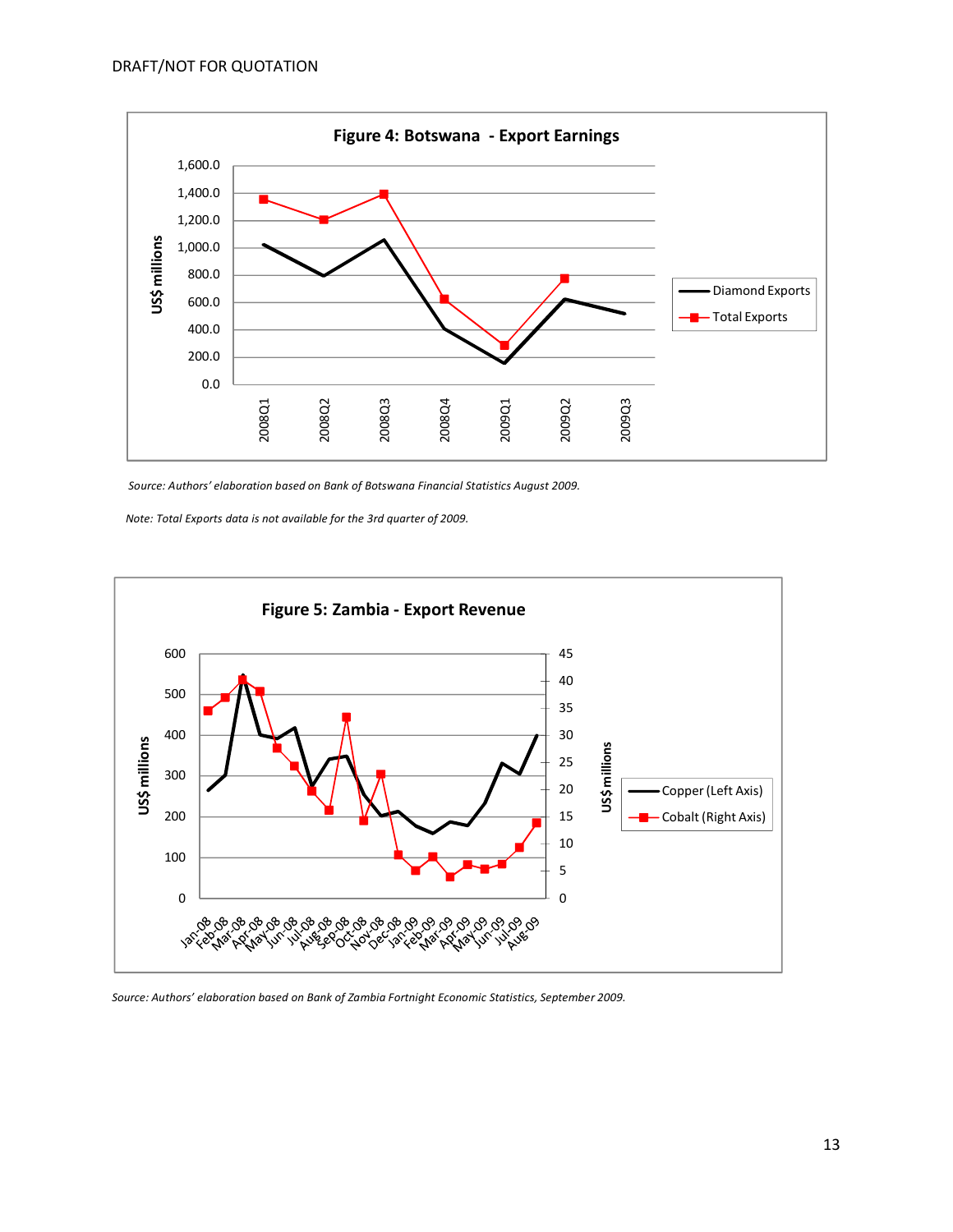

*Source: Authors' elaboration based on National Bank of Ethiopia, Monthly Macroeconomic Statistics, July 2009* 

Other channels of transmission such as tourism revenues have also been important, especially in countries such as Seychelles and Mauritius, where tourism represents, respectively, about 25% and 15% of GDP. Figures 7 and 8 show that, for Mauritius, there have been persistent drops in both tourist arrivals and earnings in 2009, relative to the same months in 2008.



 *Source: Authors' elaboration based on Bank of Mauritius, Monthly Statistical Bulletin, August 2009.*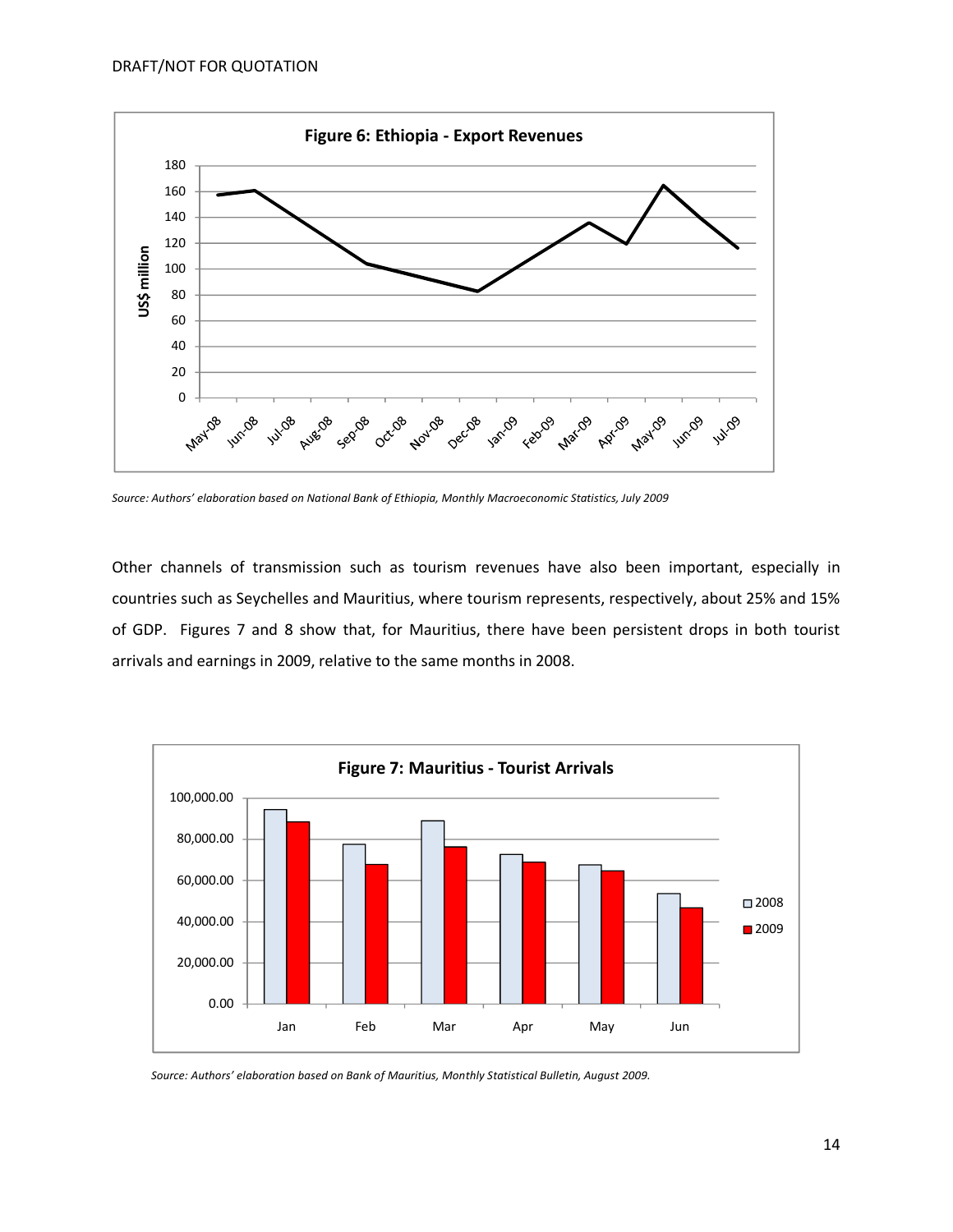$\overline{a}$ 



 *Source: Authors' elaboration based on Bank of Mauritius, Monthly Statistical Bulletin, August 2009.* 

The evidence with regard to remittances is more ambiguous: while they account for a significant share of GDP in several African countries<sup>8</sup>, at least in some they would appear to not doing as badly as may have been anticipated in the early months of the crisis. Figure 9 for Kenya shows that although some months in 2009 saw declines over the corresponding months in 2008, in several others the trend was reversed or remained static.

These trends on remittances and tourism earnings are consistent with what is observed in many parts of Asia, where economic activity in the host/originating countries is a major determinant, at least over this time-frame. For example, remittances to Bangladesh (UNDP, August 2009) originating in the Gulf have grown on a m-o-m basis relative to 2008; while those from the US have fallen.

 $^8$  According to the World Bank (2009), remittances as a share of GDP were at least 5% of the GDP in the following countries (% share of GDP): Cape Verde (9.7), Egypt (5.9), Guinea Bissau (8.1), Kenya (6.6), Lesotho (27.7), Liberia (8.8), Mali (5.0), Morocco (9.0), Nigeria (5.6), Senegal (10.7), Sierra Leone (8.9), Togo (9.2), Zambia (5.9).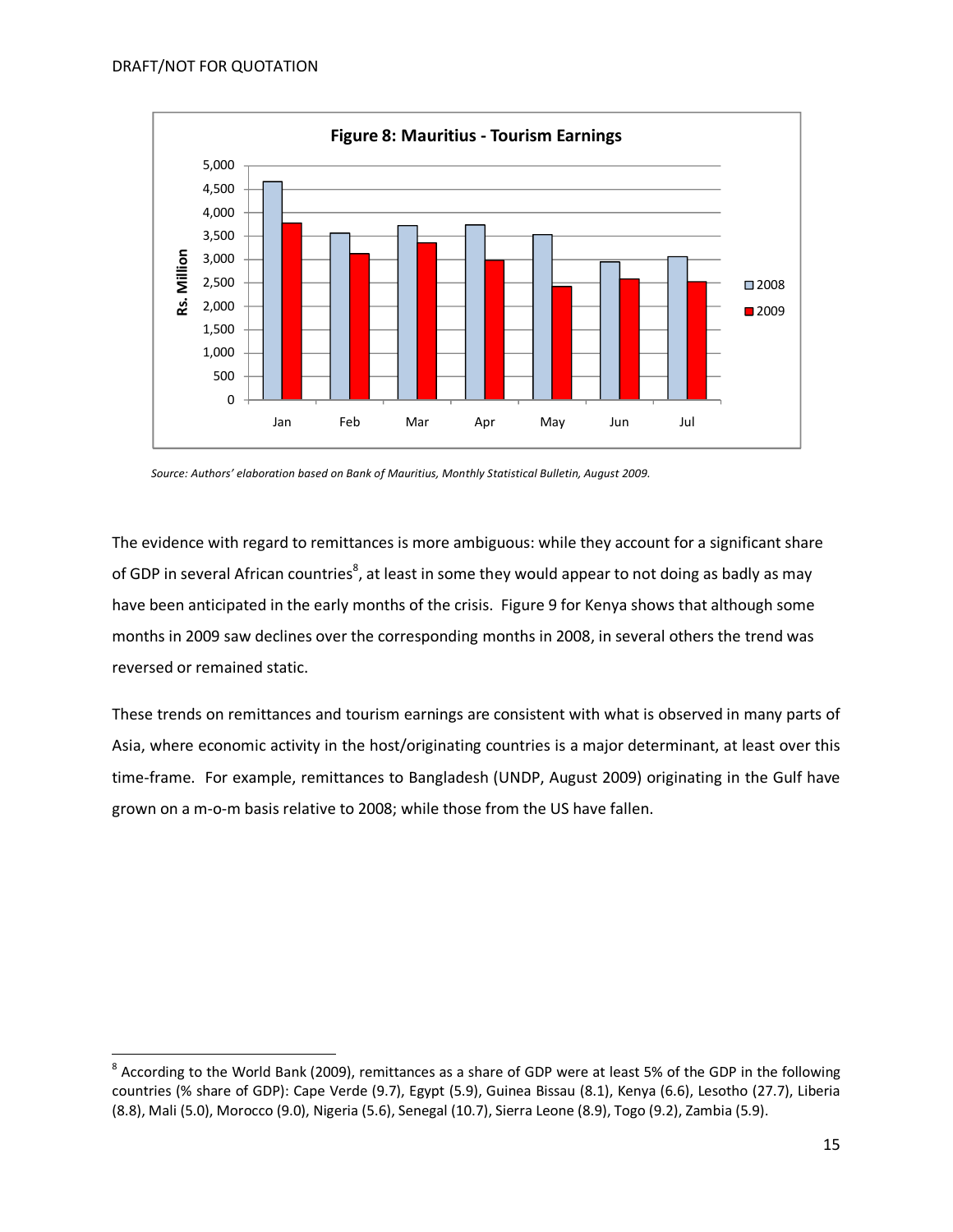

*Source: Authors' elaboration based on Central Bank of Kenya, Remittances from the Diaspora, August 2009.* 

The trends in these channels provide some evidence to support growth projections (IMF 2009) for the region, which show a bottoming out in 2009, followed by a rising trend although it does not return to the 2005-07 average by 2014 (Figure 10). While it would appear that the worst, at least in terms of some indicators, is now over, it is pertinent to draw attention to four points. First, at the country level, there are considerable differences, especially in terms of per capita real GDP, which is a more natural metric for assessing impacts on human development. This is developed further below.

Second, as a major source of the impact was through commodity exports, improved prospects in these markets are crucial to these predictions of recovery. However, the fiscal stimulus packages of several countries have contributed to these improvements, and it is not clear how much more can be expected from this source of aggregate demand, given that several countries may be reaching their political and fiscal limits. A precipitous wind down of these packages could imperil the recovery, especially if private demand does not grow sufficiently.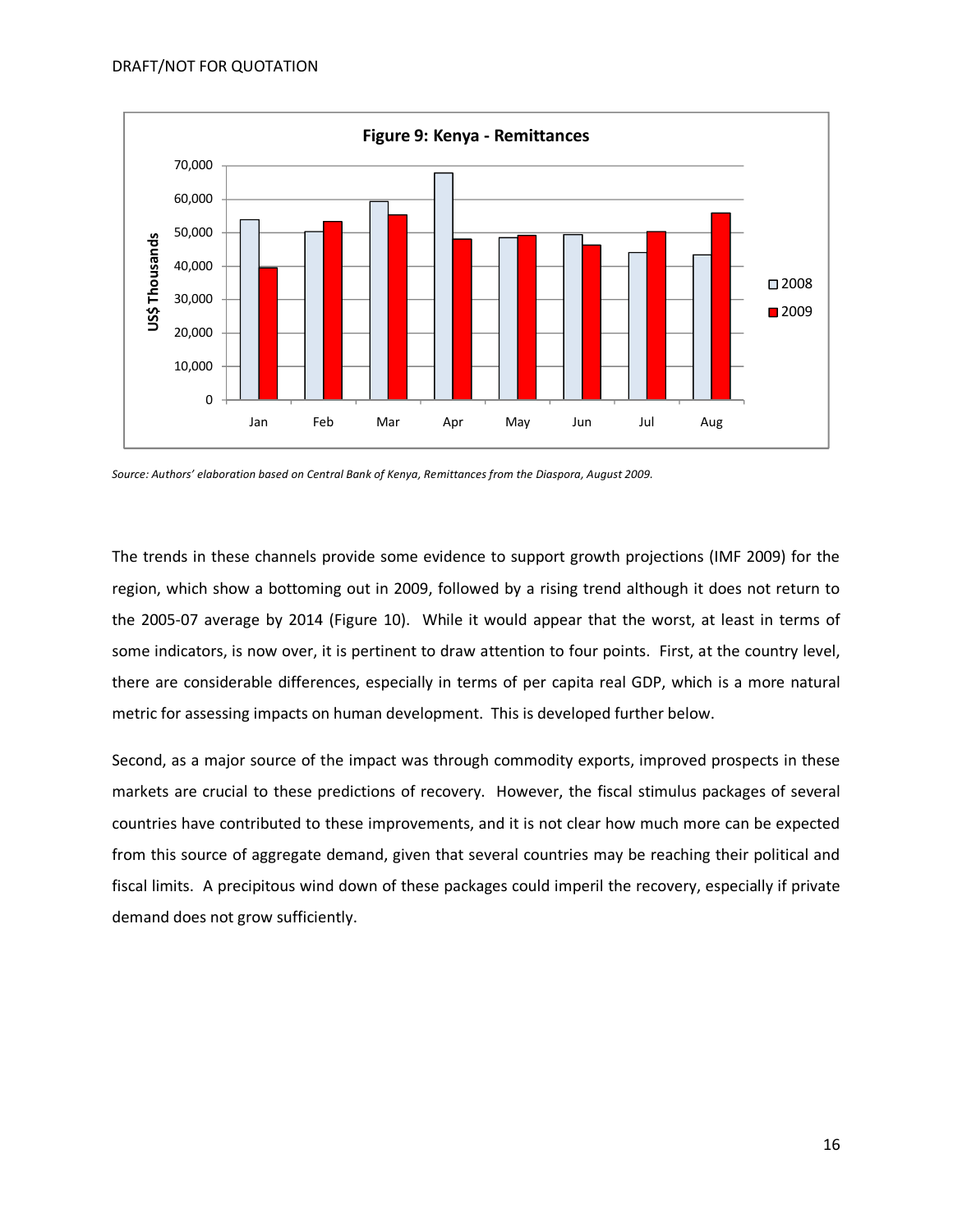

*Source: Authors' elaboration based on IMF, World Economic Outlook Database, April 2009* 

Third, private demand itself, especially from the US may take considerable time to recover. The historical evidence for recovery from post-war banking crises (Reinhart and Rogoff (2009)) shows that, on average, although GDP turns around in about two years, other indicators move much more slowly and make complete recovery a far more protracted affair. For example, on average, unemployment rates increase by 7% and take 4.8 years to turn around; real housing and equity prices fall by 35% and 55% and exhibit downturns lasting six and 3.5 years respectively. If we assume that the current crisis in the US is not less adverse than the representative crisis studied in this paper – and by all accounts it is worse – than it might be reasonable to expect a similar pattern of recovery in the US this time around as well. If so, the longer time path of recovery in unemployment and asset prices indicates a similar profile in the recovery of private demand in the US. This will add to the already sluggish recovery being expected for most of Europe (IMF (2009b), to keep demand for African exports low – these two markets together accounted for over 50% of African exports over the 2004-08 period (IMF (2009b)indicating that an export led recovery may be slower than expected. A similar point could be made about countries where tourist traffic from the OECD countries is a significant contributor to the GDP. Taken together, there are good reasons to expect the recovery to be protracted and, potentially, fragile ; and therefore the threats to human development to remain.

Finally, one distinguishing characteristic in the African context is the continuing high price for food staples in domestic markets. International cereal prices have fallen sharply from their peaks of last year: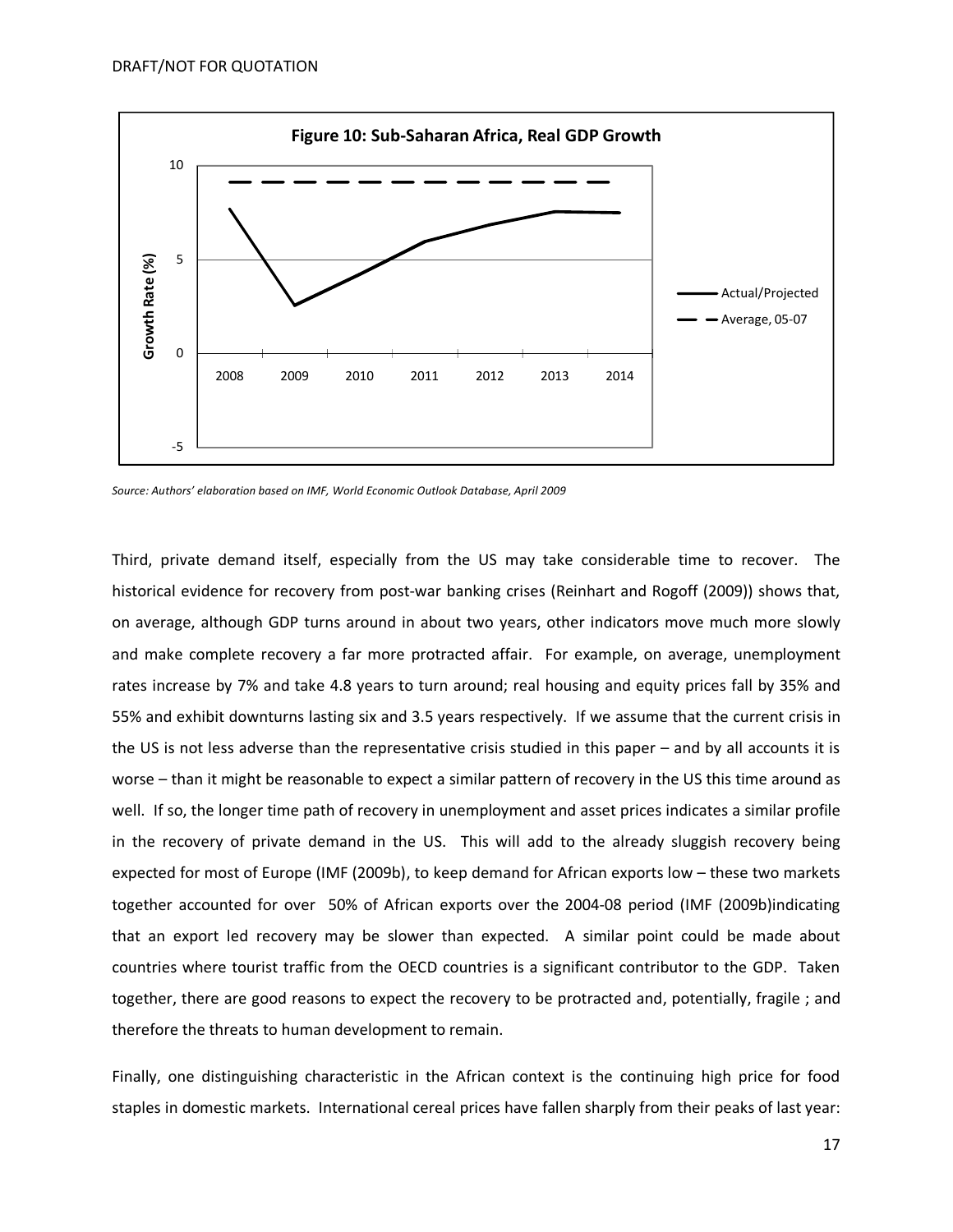maize is down by 47%; millets and sorghum by the same amount; rice by 39% and wheat by 53% (FAO, July 2009). Relative to the last 24 months (with respect to July 2009), maize is now at about the same price; millets and sorghum are 10% lower; rice is 75% higher and wheat is 9% lower. However, this has not translated into domestic prices, especially in sub-Saharan Africa. Figure 11 shows, by region, the percentage of most recent local market price quotes that were higher by 25% or more than the prevailing price 24 months prior to the reference date (July 2009). Domestic prices for cereals in all regions appear to be sticky downwards, relative to the international price: however, the situation is worst in sub-Saharan Africa. These high prices continue to exacerbate the threat to poor households in Africa, especially in the context of the lowered earnings brought about by the economic crisis.



*Source: Authors' elaboration based on FAO (2009).* 

#### *b) Potential impacts on human development and the MDGs*

As the previous sections have made clear, there is considerable agreement on the nature of the possible impacts of the crisis on human development, and the channels through which they can take place. What is less clear, however, is what the magnitude of such an impact could be. Clearly, an occasional, relatively short and mild shock might lead to no discernible change in human development as households are able to weather it by drawing upon their own reserves or the support provided by governments. On the other hand, a deep shock, or one from which recovery is slow could lead to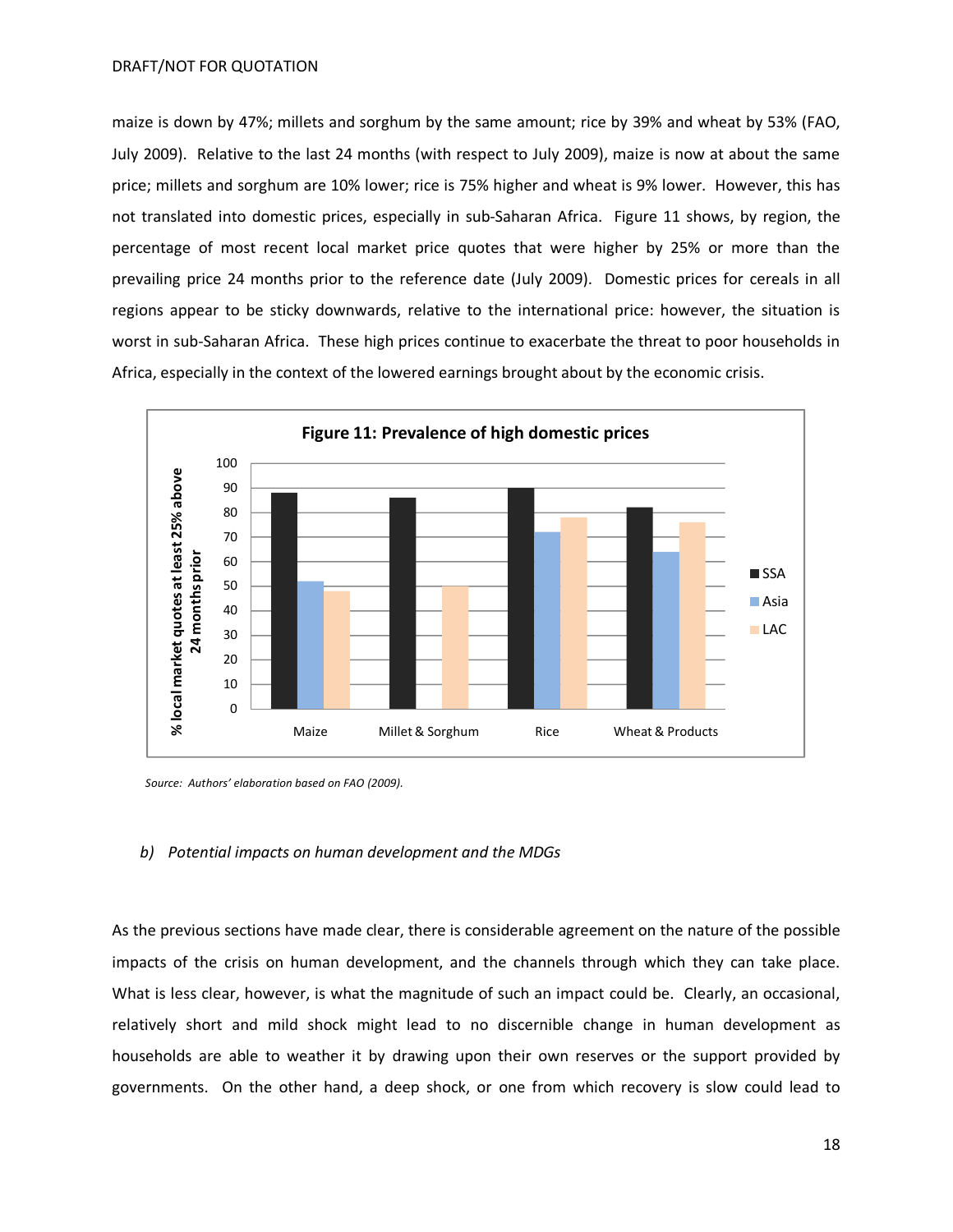l

observable impacts, which might get more pronounced over time. The size of the impact and the rapidity of its onset are expected to vary across human development indicators, as well as countries.

For a given human development indicator, *hic* where *i* represents the specific attribute being measured (e.g. infant mortality) and *c* is a country index, it is expected that there will be an associated elasticity function that can be empirically determined through equation (1) below,

$$
\varepsilon_{ic} = \frac{\Delta h_{ic} / h_{ic}}{\Delta y_c / y_c}
$$

where  $y_c$  represents real GDP/capita. In general, the value of this elasticity will vary over time, whether it is determined over the short term or the long term and several other factors. If signs are chosen so that  $h_{ic}$  is positive, with decreases denoting improvements, then the earlier discussion suggests that the elasticity is negative, with values for several common indicators such as infant mortality, under five mortality and malnourishment lying between 0.2 and 0.8. Such a relationship allows one to translate, in principle, growth projections into expected changes in human development as in Friedman and Schady (2009): however, limitations inherent in the methodology require that such projections be interpreted cautiously.

While undertaking such an exercise, it is important to keep in mind the specifics of the study that led to the elasticity estimate, as well as the characteristics of the particular human development variable under analysis. For example, most of the studies that estimate these elasticities use data over twenty to thirty year periods from a cross-section of countries<sup>9</sup>. This approach does not identify recent changes in the elasticity, and may mask country specific variations, both of which are important in making forward looking assessments of the impact.

Other factors, such as the data frequency may also be relevant. For instance, one of the specifications in Pritchett and Summers (1996) uses five year log differences for the child mortality elasticity. For economic shocks that last a year or two, elasticity from an appropriately modeled year-on-year differences approach is probably more desirable. In the case of child mortality, five-year (or longer term) estimates are likely to overestimate shorter term elasticities – this would be especially true in developing countries that may be making significant investments in improving child mortality outcomes.

 $9$  For example, Pritchett and Summers (1996) use data from the UN publication Child Mortality Since the 1960s (1992). Baird, Friedman and Schady (2007) cover the period from 1975 to 2004 for 59 developing countries.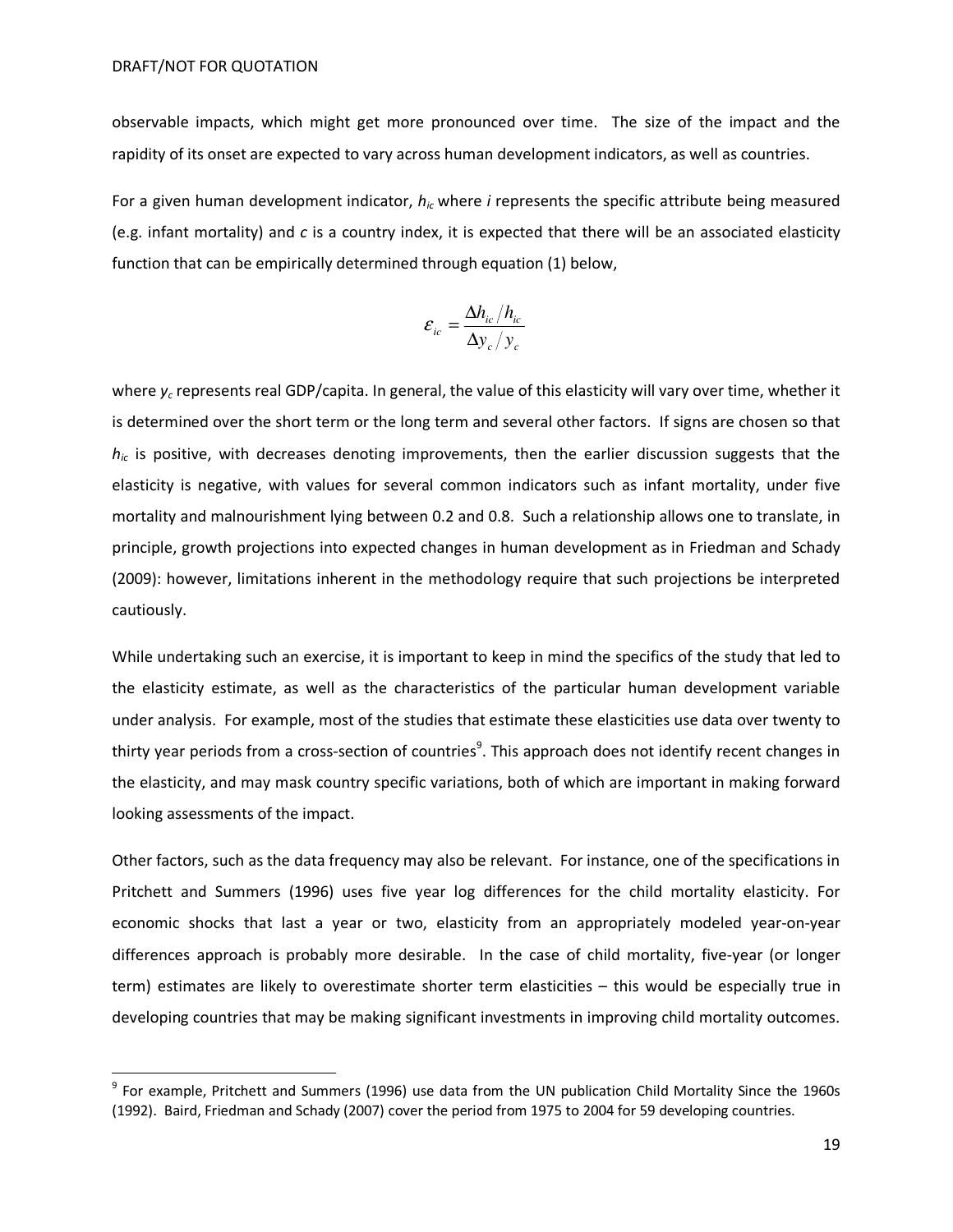One would need to keep such perspectives in mind while using empirically determined elasticity values for projecting forwards.

Figure 12 shows, for sub-Saharan Africa, the expected trends in real GDP per capita growth to 2014. For reference, the average rate of real GDP per capita growth over the last three pre-crisis years (2005-07) is also included. It is important to note that, overall, the real GDP per capita growth rates for the region remain positive over this period, although not at the average level attained earlier. Therefore, equation (1) would suggest that human development indicators at this level of aggregation would continue to improve – *but at a slower rate than if the average of the pre-crisis years had prevailed.*



 *Source: Authors' elaboration based on Real GDP data from WEO database; Population data from UN World Population Prospects, 2008 Revision*  To further develop this intuition, and without loss of generality, we restrict the human development indicator *hic* to be one of the MDG targets, and normalize it to have the value 1 in 1990, with a specified target value in 2015. In what follows, we refer to this as the normalized MDG indicator. In the case of the poverty headcount rate, this target value is 0.50; for primary education it is 0; for the under five mortality rate it is 0.33 and so on. We examine three cases – one where there has been rapid progress towards the target (reaching a value of 0.33 in 2015), a second where the progress has been moderate (reaching a value of 0.6 in 2015), and a third where progress has been slow (reaching a value of 0.9 in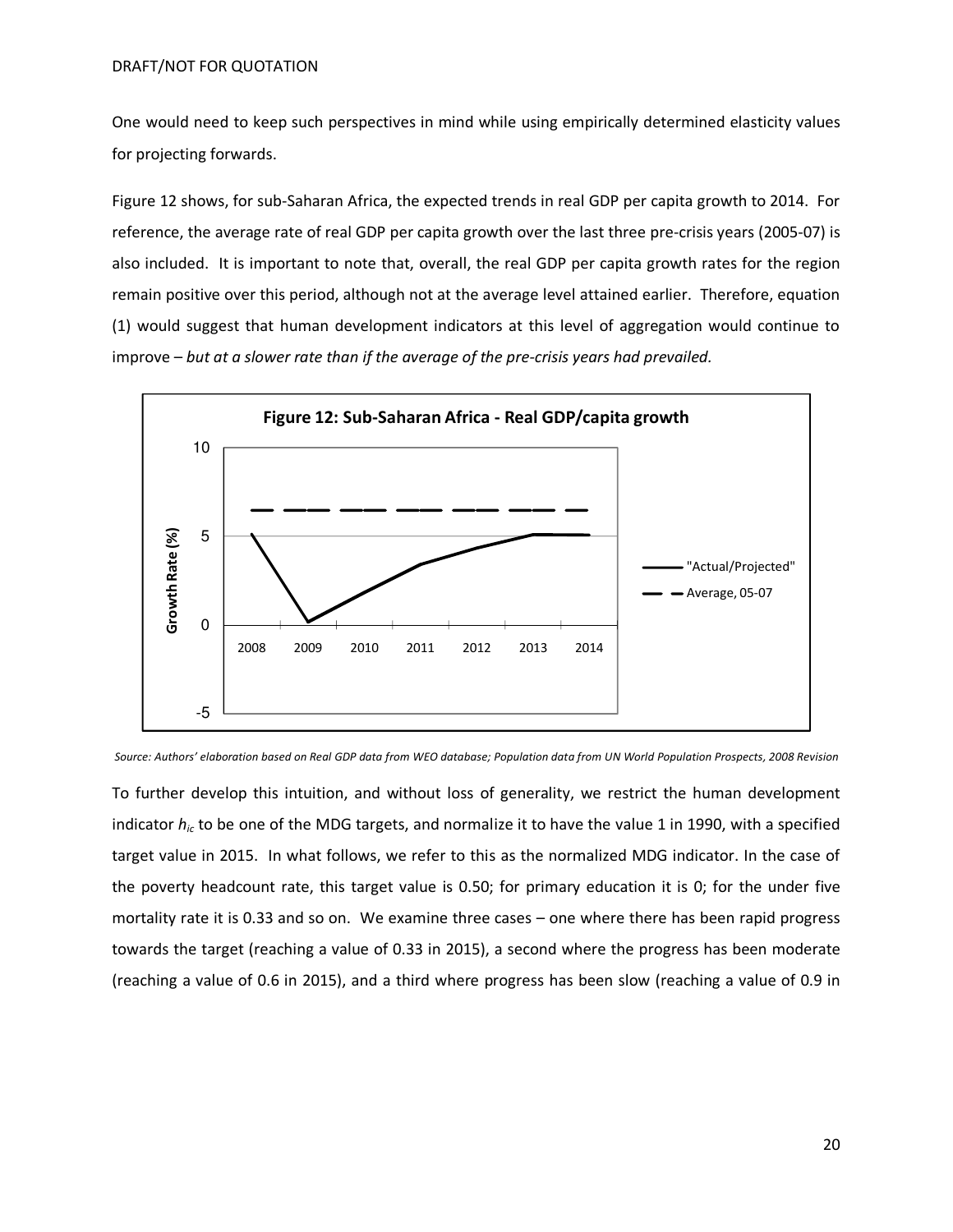$\overline{a}$ 

2015). Most of the MDG indicators in most of the African countries would be close to one of these three categories<sup>10</sup>.

We then examine how each of these trend lines change as a result of the economic crisis by using elasticity values of -0.1 and -0.9 along with equation (1) to translate the IMF growth projections (IMF (2009)) into a range of impacts on the MDGs. The most appropriate elasticity value to use would be the short run value, estimated separately for each MDG indicator. This would naturally vary across countries and regions: however, the literature suggests that most cases of interest would lie within this range. The growth projections themselves extend up until 2014 which, for our purposes, is sufficiently close to 2015.

Figures 13 to 15 present the results for sub-Saharan Africa. The red lines show the extent of the impact. In all three scenarios, the MDG performance suffers a short term shock, with improvement in the medium term as economic growth recovers. MDG performance returns to trend (or even goes better) if the historical trend has been relatively gradual, and the elasticity sufficiently large<sup>11</sup>. In other cases, there is a long term departure from the trend toward the MDGs. Arguably, in most countries both the trend and the elasticity are moderate, suggesting that Figure 14 may be quite representative, and that the crisis will have had a discernible negative impact on the MDGs within the 2015 timeline.

Within this overall picture, however, individual countries vary considerably along the two dimensions of expected depth and duration, primary determinants of the impact of the crisis on human development. For our purposes, we define expected depth by the location of the trough in real GDP per capita growth rate, relative to the three-year average of the pre-crisis years (2005-07); and expected duration as the time taken to return to this pre-crisis average level from the trough. Figure 16 represents how countries are grouped in terms of the depth, and Figure 17 presents summary statistics about the duration.

 $10$  In any given country the historical trend captures the effect of many simultaneous changes that contribute to MDG achievement, not all of which may be correlated with economic growth.

 $11$  The result in Figure 15, where a slow trend is accelerated during the crisis is apparently counterintuitive, but easily explained. In such a case, the responsiveness of the MDG indicator to growth is most likely low, so that a high elasticity value overstates the true dependence and suggests an acceleration that may not actually happen.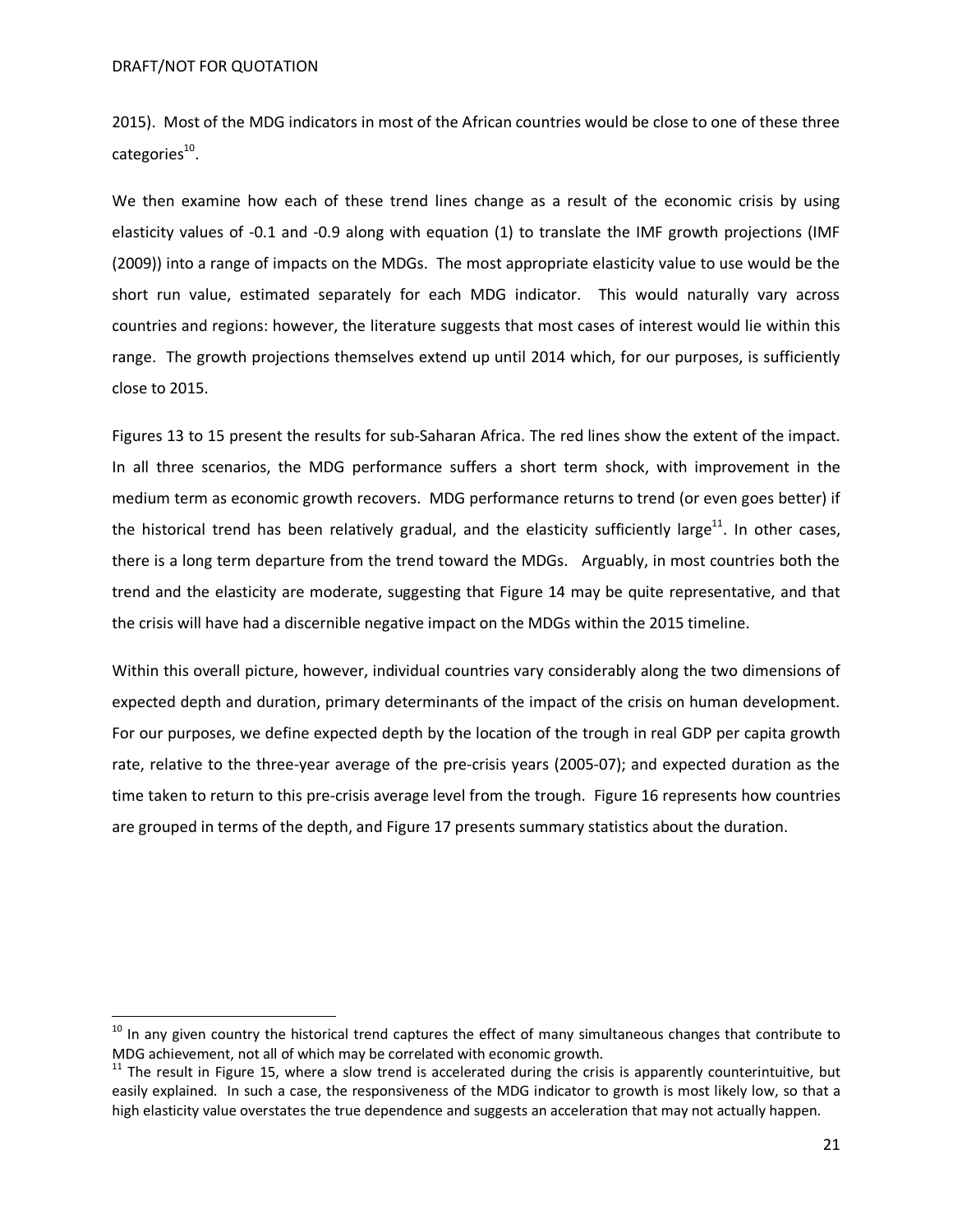



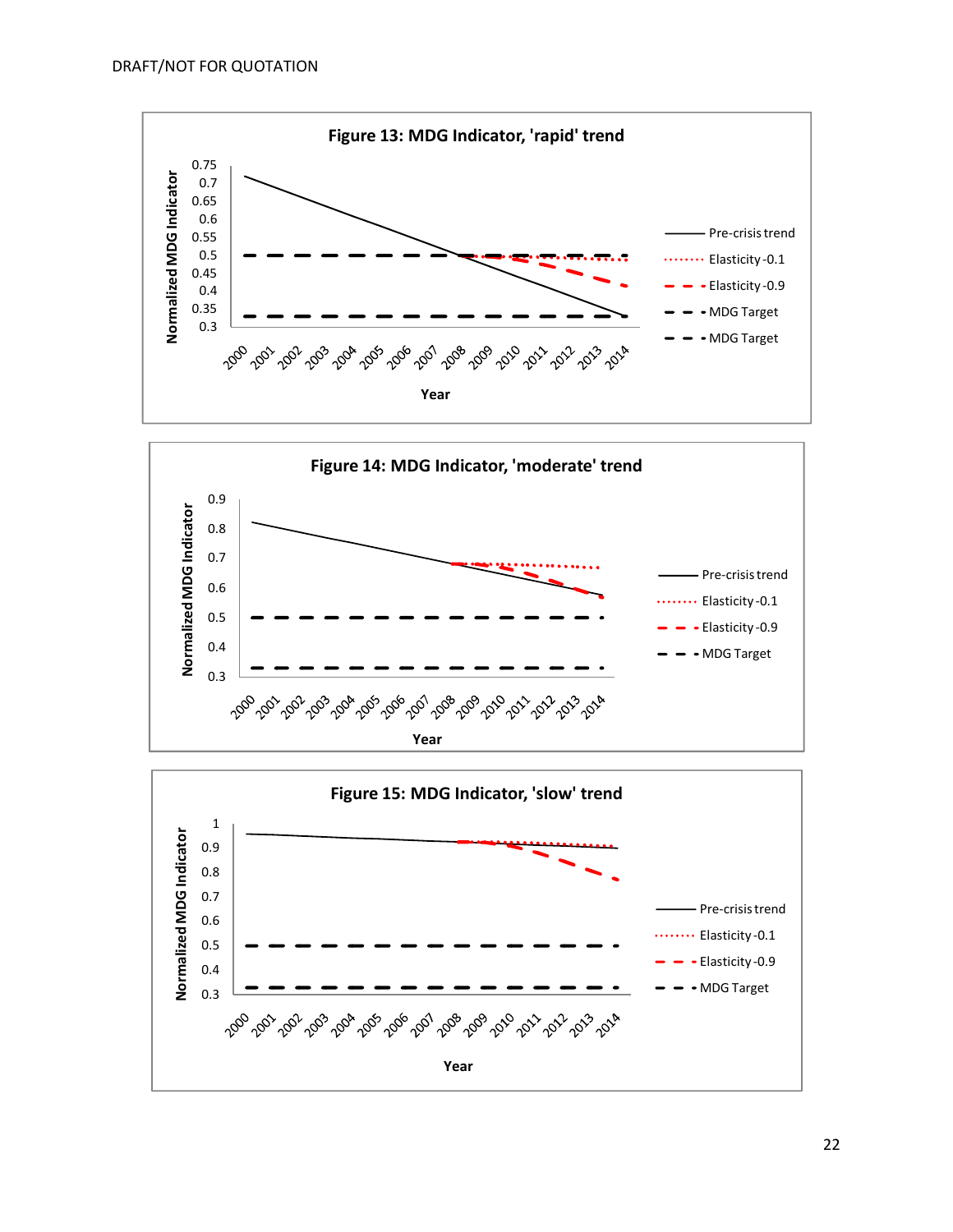

*Source: Authors' elaboration based on IMF, WEO database, April 2009.* 



Note: Of the 27 countries that do not recover by 2014, 13 had a trough in 2009, 13 had a trough in 2010 and 1 in 2011. *Source: Authors' elaboration based on IMF, WEO database, April 2009.*

Table 4 groups countries into four categories based on these two measures. Countries in the lower left corner are those for which the expected depth is relatively small (less than four percentage points), and recovery is relatively quick (expected duration 3 years or less). In the lower right box are countries where the expected depth is relatively small (less than four percentage points), but expected recovery time is longer (more than 3 years). Countries in the upper right box are the worst affected, with both the expected depth and expected duration being high; and those in the upper left have relatively higher expected depth combined with a relatively quick recovery. Within each box, the countries are arranged by increasing order of the expected depth. It is also important to note that while most countries are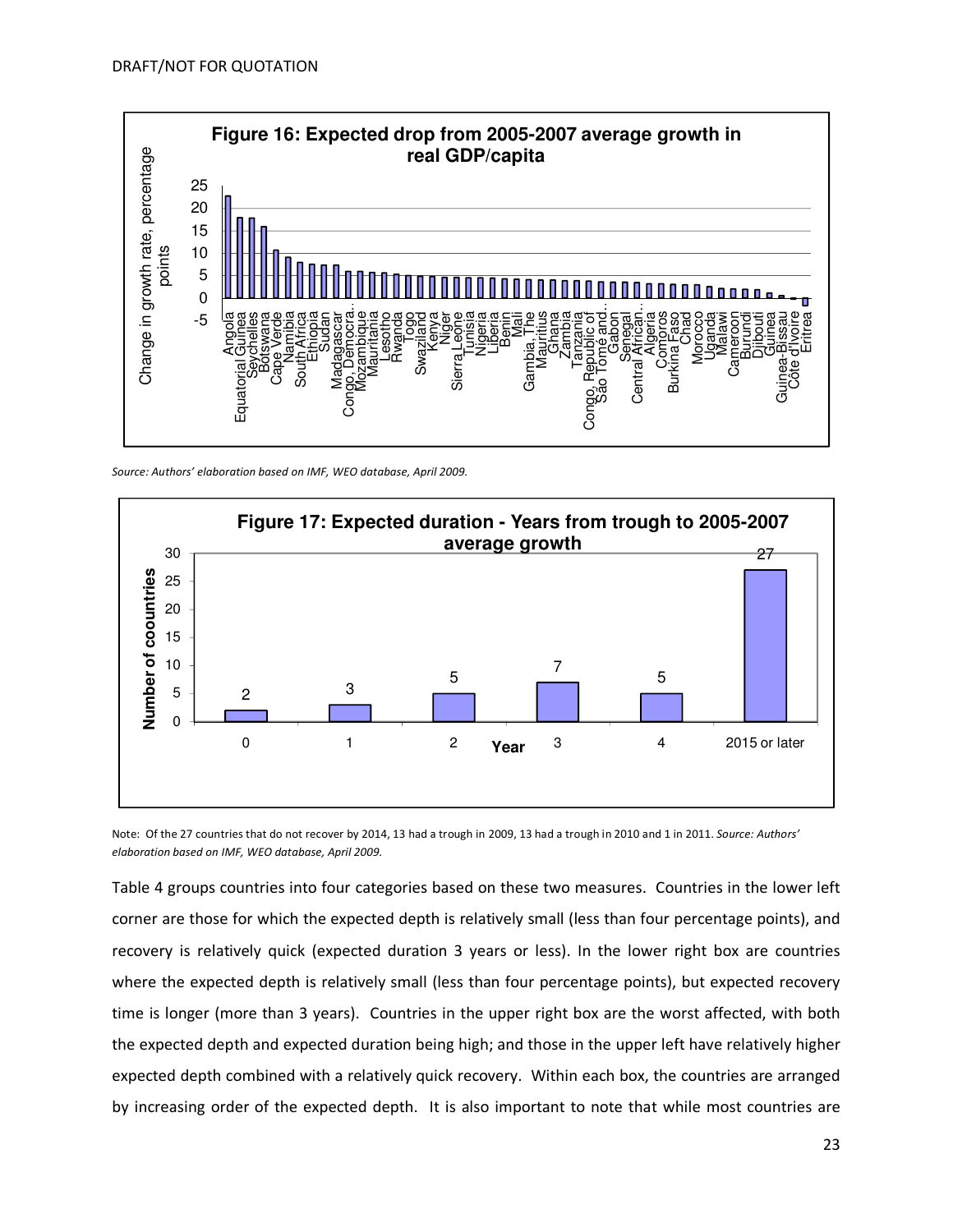## DRAFT/NOT FOR QUOTATION

expected to reach the trough in 2009, there are eighteen for whom this occurs in 2010, and two in 2011. In addition, 26 countries do not recover their pre-crisis levels by 2014, which is the last year for which forecasts are available.

|                                                | Time to recovery: 3 years or<br>less | Time to recovery: $>$ 3 years OR<br>Will not recover by 2014 |
|------------------------------------------------|--------------------------------------|--------------------------------------------------------------|
|                                                |                                      | Angola                                                       |
|                                                | <b>Botswana</b>                      | <b>Equatorial Guinea</b>                                     |
|                                                | Mauritania                           | Seychelles                                                   |
|                                                | Niger                                | Cape Verde*                                                  |
|                                                | Nigeria*                             | Namibia                                                      |
|                                                | Liberia                              | South Africa                                                 |
|                                                | Benin*                               | Ethiopia*                                                    |
|                                                |                                      | Sudan                                                        |
|                                                |                                      | Madagascar                                                   |
|                                                |                                      | Congo, Democratic Republic of                                |
|                                                |                                      | Mozambique*                                                  |
|                                                |                                      | Lesotho                                                      |
| Size of impact: 4 percentage points or greater |                                      | Rwanda*                                                      |
|                                                |                                      | Togo*                                                        |
|                                                |                                      | Swaziland                                                    |
|                                                |                                      | Kenya                                                        |
|                                                |                                      | Sierra Leone                                                 |
|                                                |                                      | Tunisia*                                                     |
|                                                |                                      | Mali*                                                        |
|                                                |                                      | Gambia, The*                                                 |
|                                                |                                      | Mauritius*                                                   |
|                                                |                                      | Ghana*                                                       |
|                                                | <b>Burkina Faso</b>                  | Zambia <sup>*</sup>                                          |
|                                                | Morocco*                             | Tanzania                                                     |
|                                                | Uganda*                              | Congo, Republic of**                                         |
|                                                | Malawi**                             | São Tomé and Príncipe                                        |
|                                                | Cameroon*                            | Gabon                                                        |
|                                                | Burundi*                             | Senegal*                                                     |
|                                                | Djibouti*                            | Central African Republic                                     |
| percentage points                              | Guinea                               | Algeria                                                      |
| Size of impact: less than 4                    | Guinea-Bissau                        | Comoros                                                      |
|                                                | Côte d'Ivoire*                       | Chad*                                                        |
|                                                | Eritrea                              |                                                              |

**Table 4: Expected depth and duration of crisis in selected African economies** 

Notes: Trough in 2009 unless mentioned otherwise; indicates trough in 2010; indicates trough in 2011. Source: Authors' *elaboration based on IMF, WEO database, April 2009.*

We now conduct the analysis for the normalized MDG indicator for two representative countries: one from the worst affected (Seychelles, from the upper right) and one from the least affected (Malawi,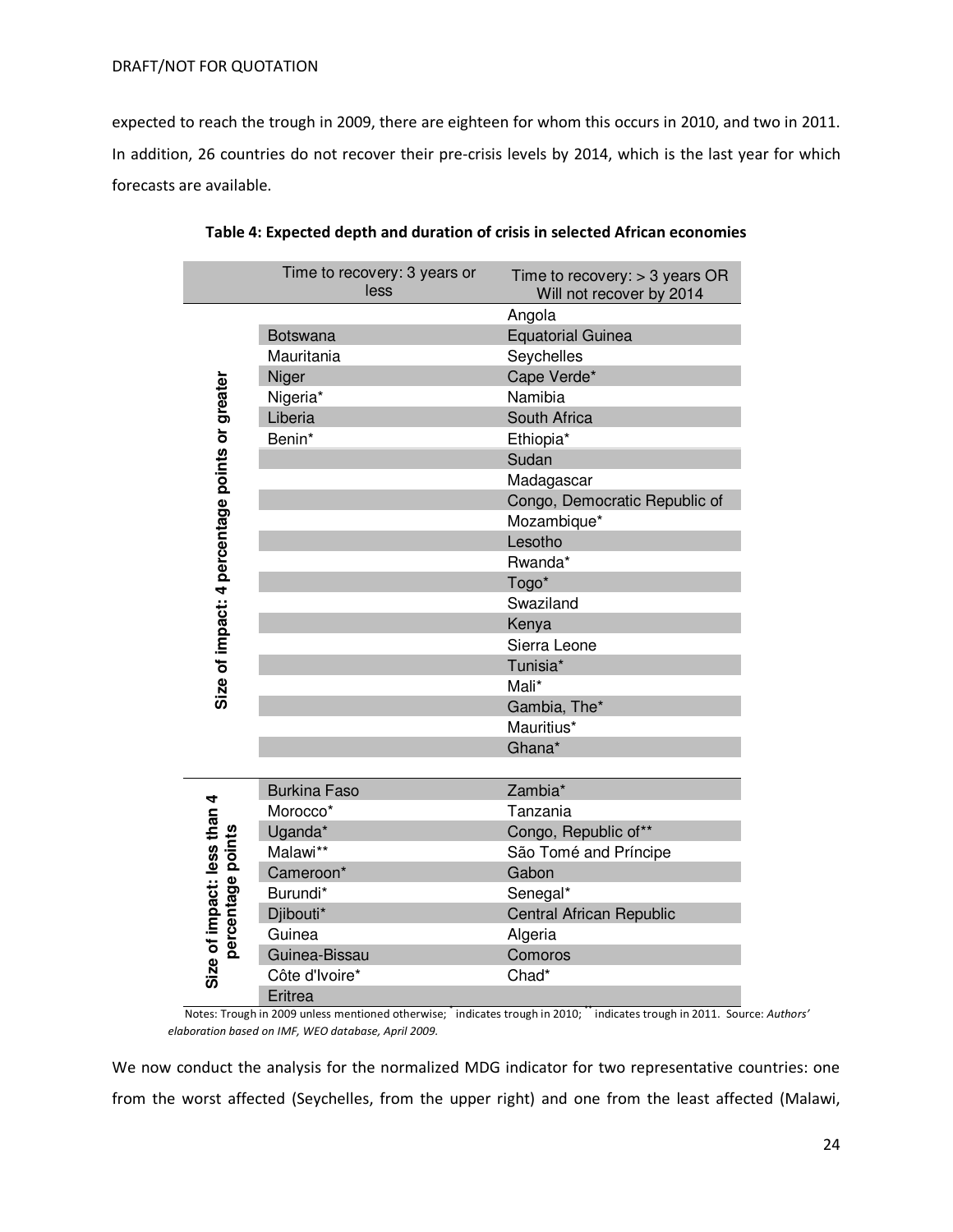-

from the lower left) groups. Table 5 and Figures 18 to 23 present the results. Table 5 shows that Seychelles, which is expected to be one of the worst hit countries, does noticeably worse than average in comparison to Malawi over all of the elasticity and trend ranges. The distinction between the two is especially marked in the more likely 'moderate' scenario, where Seychelles is projected to attain a score of 0.672 (0.586) on the normalized MDG indicator, as compared to Malawi which scores 0.483 (0.381) for an elasticity value of -0.1 (-0.9). In fact, as Figures 18 to 20 show, MDG achievements in Seychelles could actually be reversed under certain circumstances. This is distinct from most other scenarios where the impact is seen in a slowdown of the trend rather than an actual reversal, and is driven by the projected contraction of the economy.

|                   | Rapid      |            | <b>Moderate</b> |            | <b>Slow</b> |                   |
|-------------------|------------|------------|-----------------|------------|-------------|-------------------|
|                   | Elasticity | Elasticity | Elasticity      | Elasticity | Elasticity  | <b>Elasticity</b> |
|                   | $-0.1$     | $-0.9$     | $-0.1$          | $-0.9$     | $-0.1$      | $-0.9$            |
| Sub-Sahara Africa | 0.488      | 0.414      | 0.669           | 0.568      | 0.907       | 0.770             |
|                   |            |            |                 |            |             |                   |
| Seychelles        | 0.490      | 0.427      | 0.672           | 0.586      | 0.910       | 0.795             |
|                   |            |            |                 |            |             |                   |
| Malawi            | 0.483      | 0.381      | 0.483           | 0.381      | 0.898       | 0.708             |

**Table 5: Normalized MDG Indicator in 2014: Rapid, Moderate and Slow Trend** 

Finally, we group the sub-Saharan Africa countries into two, based upon what is suggested in Figure 17: those that recover by 2014, and those that do not<sup>12</sup>. For these two groups, we compare the 'rapid', 'moderate' and 'slow' trend rates against each other, for elasticity values of -0.1 and -0.9. Table 6 presents the median values of the projected generalized MDG indicator for the two groups of countries, which largely confirms the intuition conveyed through Figures 13 through 15: the economic crisis can be expected to have a significant negative impact on the rate of progress towards the MDGs, for both rapid and moderate trends. On average, deviations from MDG trend are greater when the pre-existing trend is greater; at the same time, a larger (absolute) value of the elasticity brings the post-crisis prediction for

 $12$  This is used in preference to the categories suggested by the two columns in Table 4, as it allows for a more balanced distribution of countries across the two groups.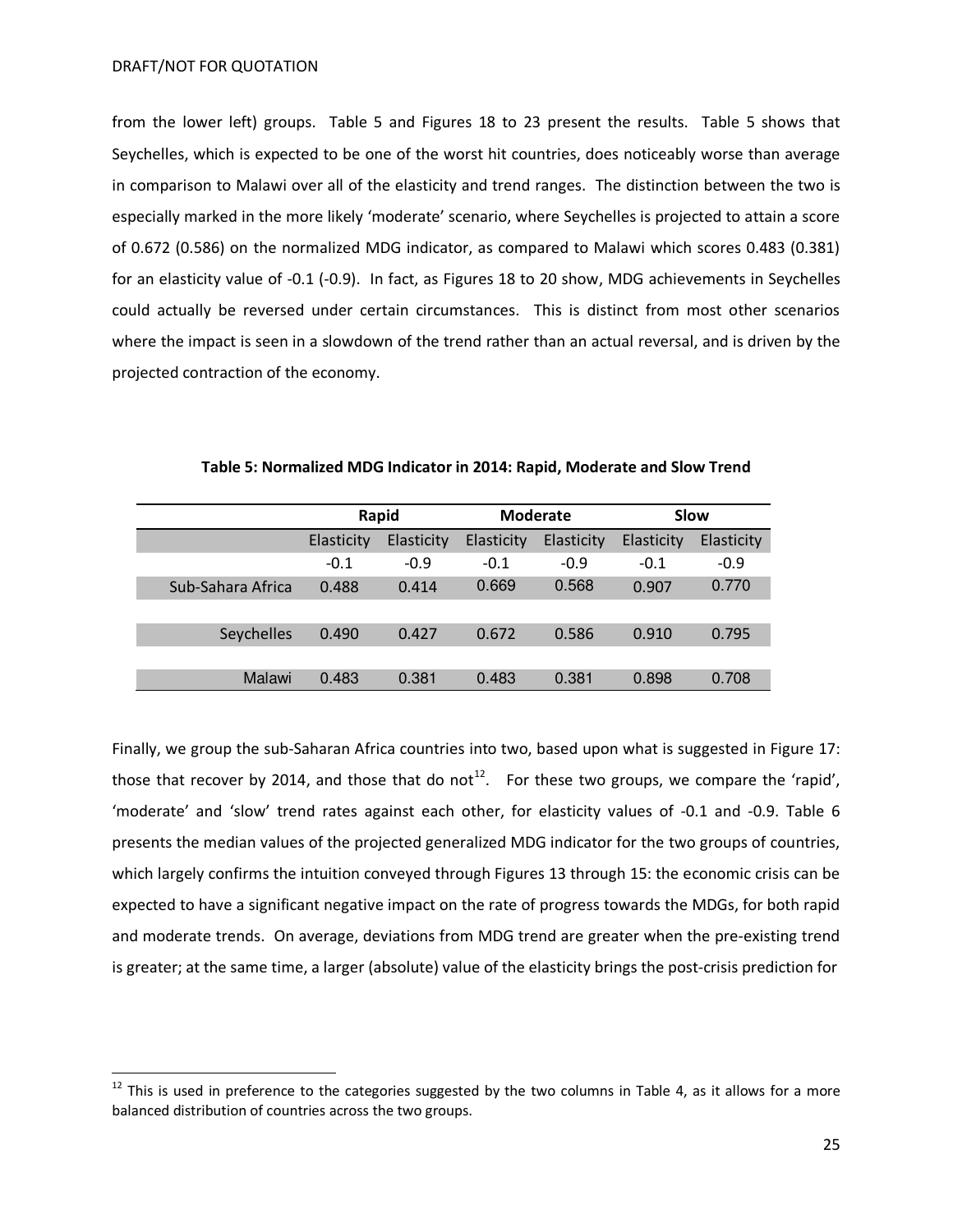



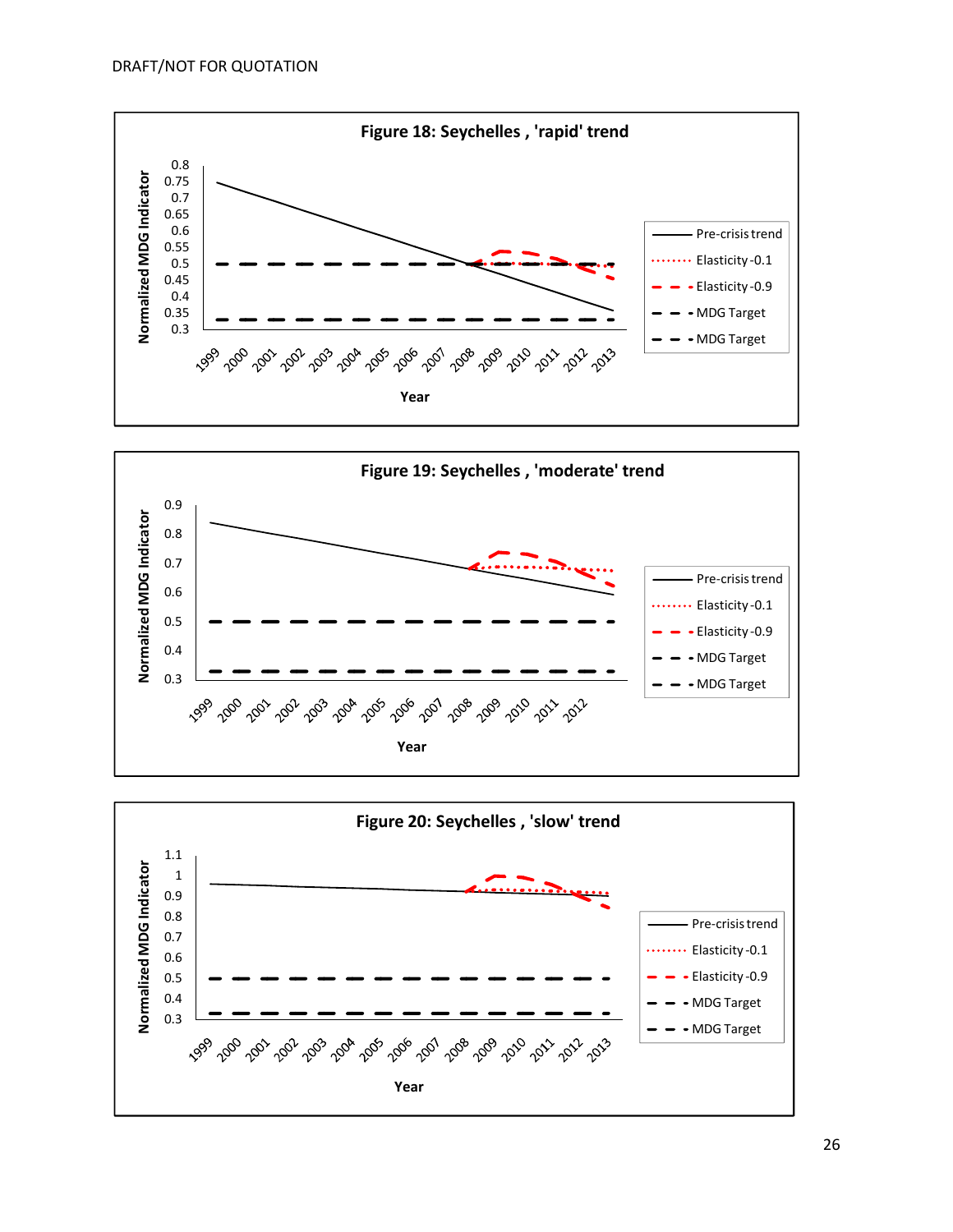



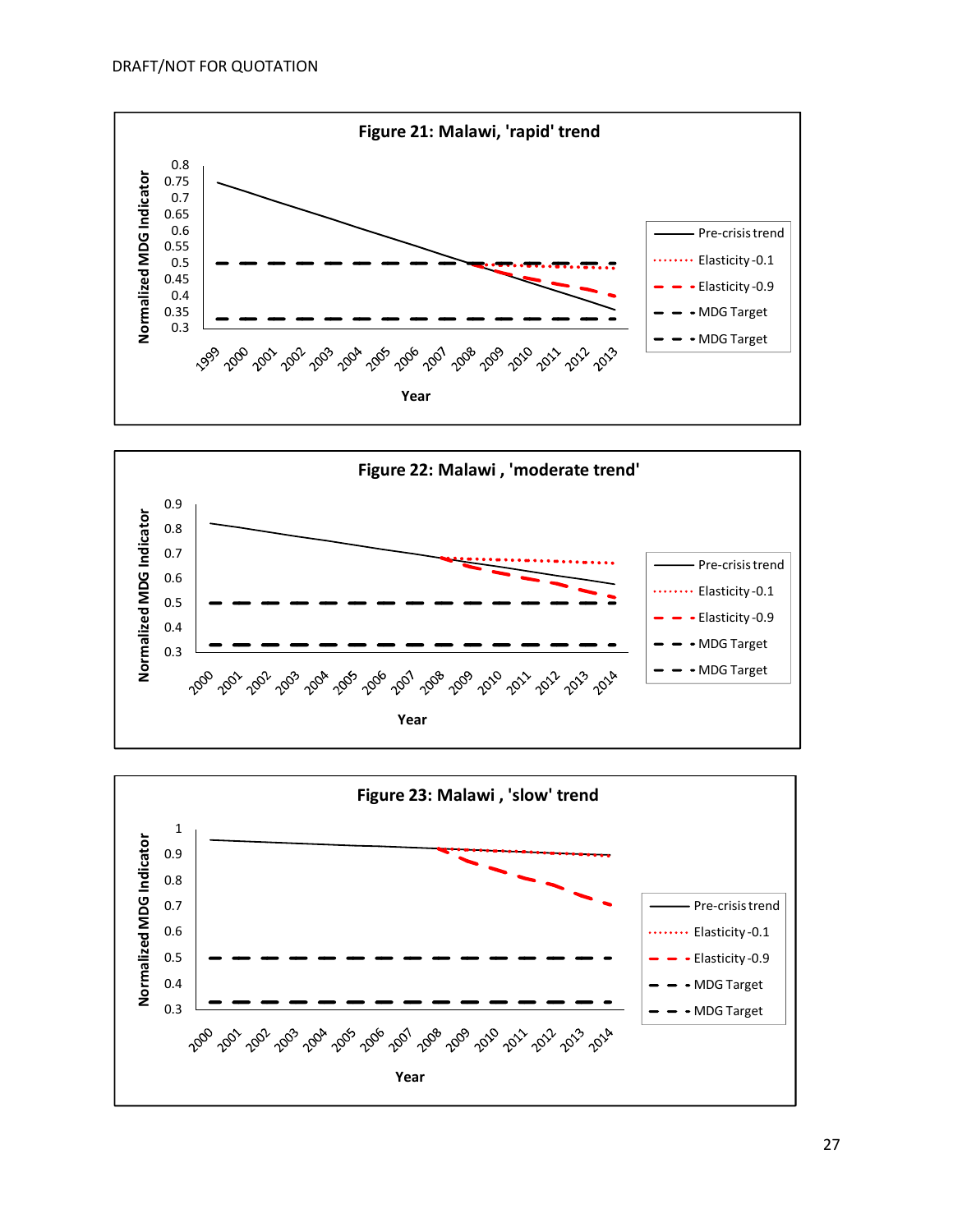2014 closer to the pre-crisis prediction. Although the differences in the median value across the two groups are small, countries that recover by 2014 tend to do better than countries that do not.

|                        | Rapid      |            | <b>Moderate</b> |            | <b>Slow</b>       |            |
|------------------------|------------|------------|-----------------|------------|-------------------|------------|
|                        | Elasticity | Elasticity | Elasticity      | Elasticity | <b>Elasticity</b> | Elasticity |
|                        | $-0.1$     | $-0.9$     | $-0.1$          | $-0.9$     | $-0.1$            | $-0.9$     |
| Sub-Sahara Africa      | 0.488      | 0.414      | 0.669           | 0.568      | 0.907             | 0.770      |
|                        |            |            |                 |            |                   |            |
| Recovery by 2014       | 0.486      | 0.405      | 0.667           | 0.555      | 0.904             | 0.752      |
|                        |            |            |                 |            |                   |            |
| No recovery by<br>2014 | 0.487      | 0.409      | 0.668           | 0.56       | 0.905             | 0.76       |

| Table 6: Normalized MDG Indicator in 2014: Rapid, Moderate and Slow Trend |  |
|---------------------------------------------------------------------------|--|
|---------------------------------------------------------------------------|--|

The last point becomes clearer when one considers the distribution of the normalized MDG indicator in the different scenarios. Figures 24 and 25 show the frequency distributions of the outcomes for the normalized MDG indicator; under the 'moderate' scenario across the two groups of countries (the figures are similar in the other scenarios). At low values of the elasticity, the distributions overlap. However, as the value of the elasticity rises, the probability of having a poorer MDG outcome is higher for countries that belong to the group that does not recover by 2014. In other words, while a high value of the elasticity implies a sharper negative impact on the MDG indicator during the down turn, this also accentuates differences between the countries linked to the duration of the recovery.

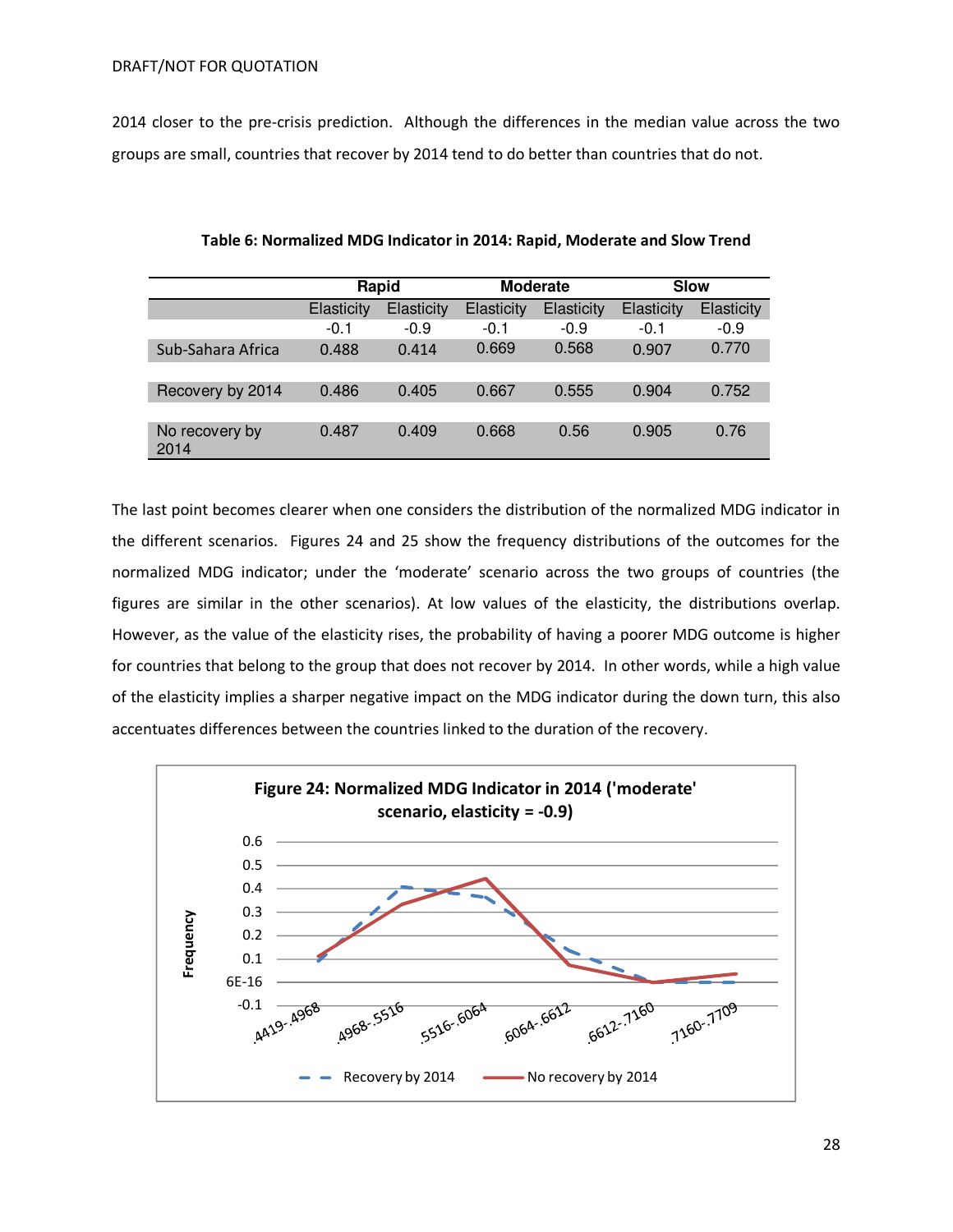

In conclusion, it is important to emphasize that this is an extremely simplified model of human development achievement. For example, if the normalized MDG indicator is taken to be child mortality, the real GDP per capita is a summary statistic that may adequately proxy for some of its determinants, but misses others such as the income distribution, the quality of public health systems, strength of food and nutrition safety nets and child rearing practices. In fact the historical trend line in these figures captures the impact of changes in all determinants, some of which may themselves affect the value of the elasticity in the post crisis period. For example, if a sharply declining trend is indicative of substantial improvements in the reach and quality of public health systems, the true elasticity may actually be lower than that computed using data from an earlier period.

That said, it appears that the economic crisis will deal significant blows to the progress towards several MDGs in many African countries. These impacts can be long term in many countries – even though the economic shock itself may reverse over a short duration, the impact on human development continues to be felt for longer. Even when indicators return to pre-crisis trends, the lives lost in the interim, the quality of human capital eroded, or age sensitive opportunities for human development missed represent permanent losses for households and individuals. Moreover, the effect could be worse in especially vulnerable population groups; or in countries and sectors where ODA is important, if ODA trends are interrupted. Finally, the analysis indicates that policy could play a significant role: elasticities based on historical trends need not be the relevant ones for determining the response of human

29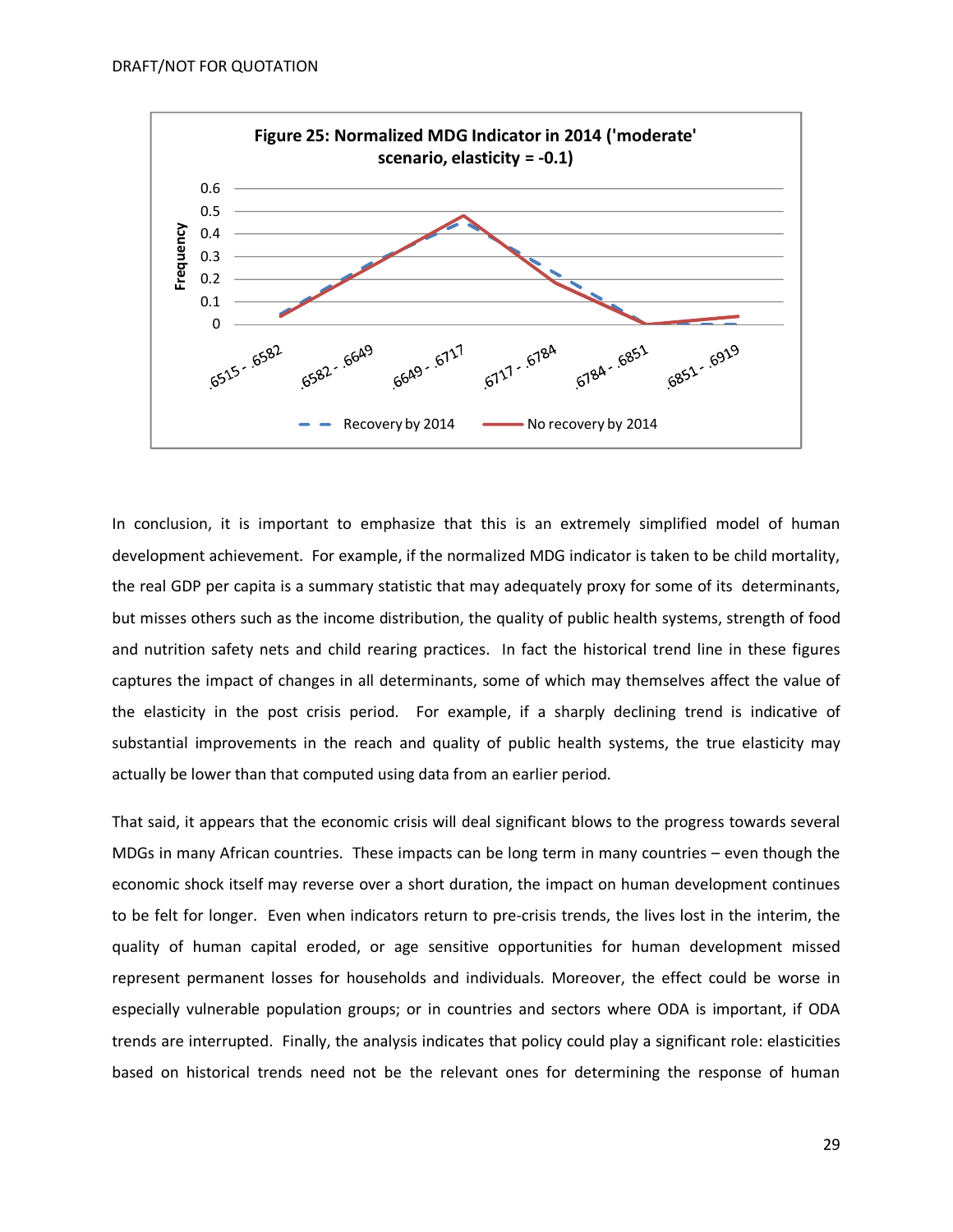development indicators to economic shocks, if policy moves proactively to slow plunges during economic slowdowns and accelerate progress during economic upturns.

## **4. Policy recommendations**

l

- 1. *Focus attention on identified sectors to accelerate progress towards the MDGs*. As our analysis shows, a slowing down of the rate of progress towards the MDGs is a likely outcome in many countries, with an actual reversal possible in some. Moreover, such expectations depend crucially on the projected recovery path which itself is uncertain and subject to change. Countries that were on-track to meeting one or more of the MDGs might find that they will no longer do so; while others that were already off-track might see their prospects recede further, even if achievements made so far are not actually reversed. Even prior to the crisis, it was anticipated that increasing marginal costs in some countries for some of the MDGs might require increases levels of per-capita expenditure, or more efficient spending to maintain progress. The crisis reinforces this scenario by emphasizing that such actions are required more broadly, across more countries, and more MDGs if targets are to be met. In particular, maintaining expenditure levels alone (adjusted for efficiency) may not be sufficient to achieve this: instead, the focus may need to be on maintaining trends in expenditure (adjusted for efficiency) in identified sectors.
- 2. *Institute well-designed social protection*. Individual and community coping mechanisms are often the only way in which households may be able to withstand the adverse impacts of an economic shock. As was explained earlier, such mechanisms, while working in the short term, might expose households to longer term human development losses. Also, they are most likely to be inadequate when shocks happen in quick succession, or are correlated within and across communities. In such situations, well designed social protection systems and safety nets are critical. The present situation is an opportunity to introduce and develop such systems, which would typically entail a combination of cash and in-kind transfers, along with access to services for the most vulnerable, designed so as to address concerns related to appropriate targeting as well as long term sustainability $^{13}$ .

<sup>&</sup>lt;sup>13</sup> Countries that have existing CCT (Conditional Cash Transfer) programs might do better than others at buffering the nutritional levels of children, or maintaining school enrolment. This may help a country weather the crisis,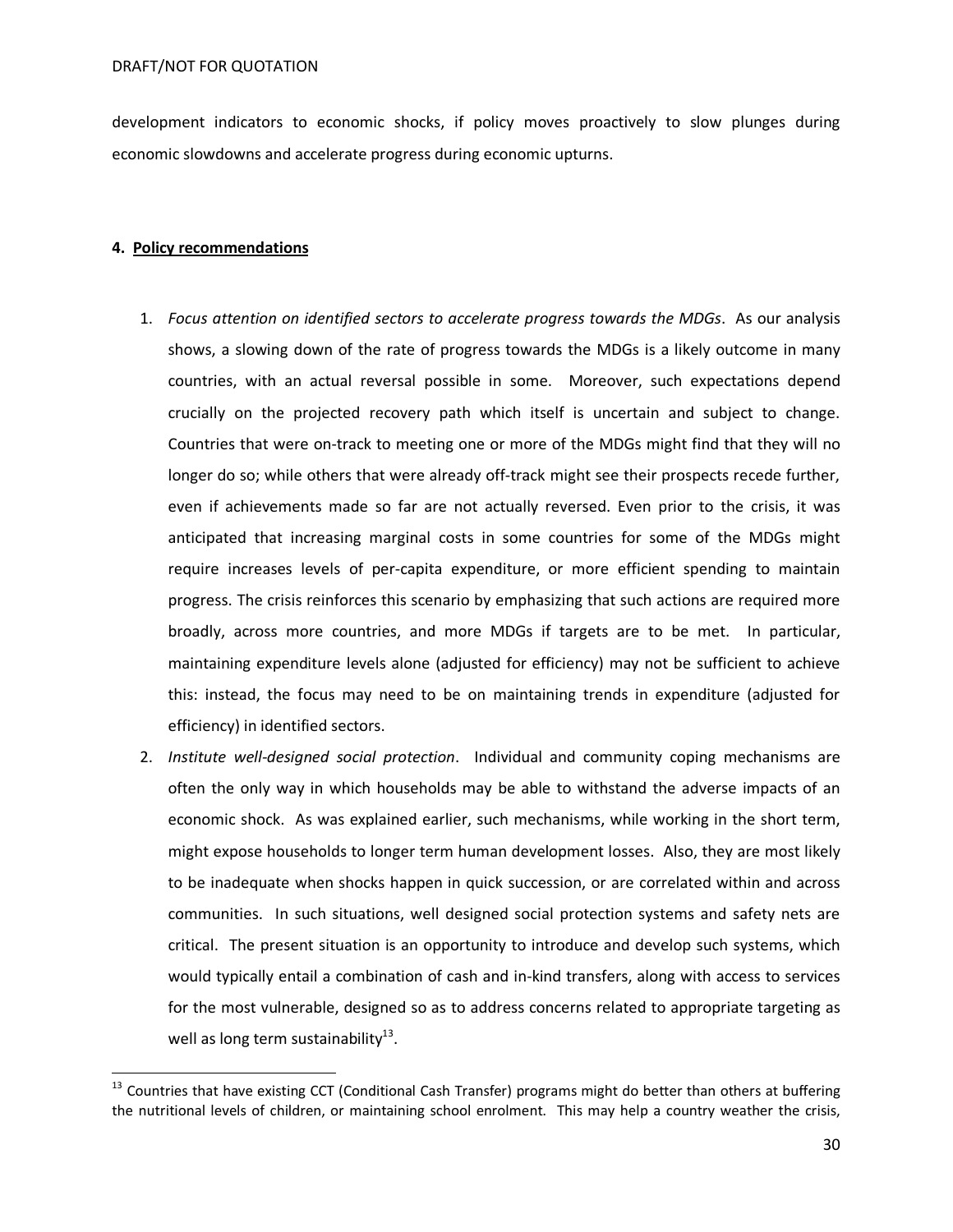l

- 3. *Maintain continuity and quality of services in health and education*. Although health and education sectors often fall victim to expenditure reduction plans, these cuts rarely reduce the number of persons employed. Instead, they tend to fall on consumable supplies, training and other items designed to maintain or enhance service quality. Allowing service quality to erode might have the undesirable side effect of increasing further the adverse impact of the crisis. The situation is well illustrated in the context of AIDS and ongoing antiretroviral programs, where the questions of user fees, quality of health care and continuity of healthcare gain special significance. Reduction in government expenditures on AIDS or failure by the international community to honor commitments to sustain and scale-up access to antiretroviral treatment will lead to preventable deaths and disease. Moreover, even temporary interruptions in antiretroviral treatment access can have long-term effects which are costly to reverse. Stopping treatment makes people off treatment far more infectious. Interruption of treatment for pregnant women leads to more babies being infected. Disorganized stopping and restarting of treatment also make development of drug resistance and treatment failure more likely, possibly requiring premature use of more costly second-line regimen drugs over the long term. Finally, such interruptions result in more people with HIV-related illnesses which burdens and crowds the public health system, at a time when budgets are being squeezed, with consequences for the population at large.
- 4. *Introduce and maintain effective monitoring mechanisms* both to improve real-time data quality, as well as to set in place a baseline that will generate data for ongoing analysis and predictions. While the current predictions are for a gradual recovery in most countries, there are strong arguments to expect such a recovery to be slow and, perhaps, subject to reversals. As we show, the duration of the recovery<sup>14</sup> can be an important factor for the impacts on human development, and it is important to maintain monitoring of key indicators, such as nutritional status, health and incomes in as close to real time as possible.

provided there is significant overlap between the population covered by the CCTs and those most affected by the crisis. However, experience shows that considerable efforts are needed to set such programs up: political commitment, effective targeting, tracking of outcomes and long term fiscal sustainability. While a crisis provides opportunity and focus, the longer term implications and requirements must also be kept in mind if such programs are to be designed and introduced during this period.

<sup>&</sup>lt;sup>14</sup> The methods used in this paper are being expanded and applied by the authors to develop a more comprehensive assessment of the vulnerability of countries to human development impacts.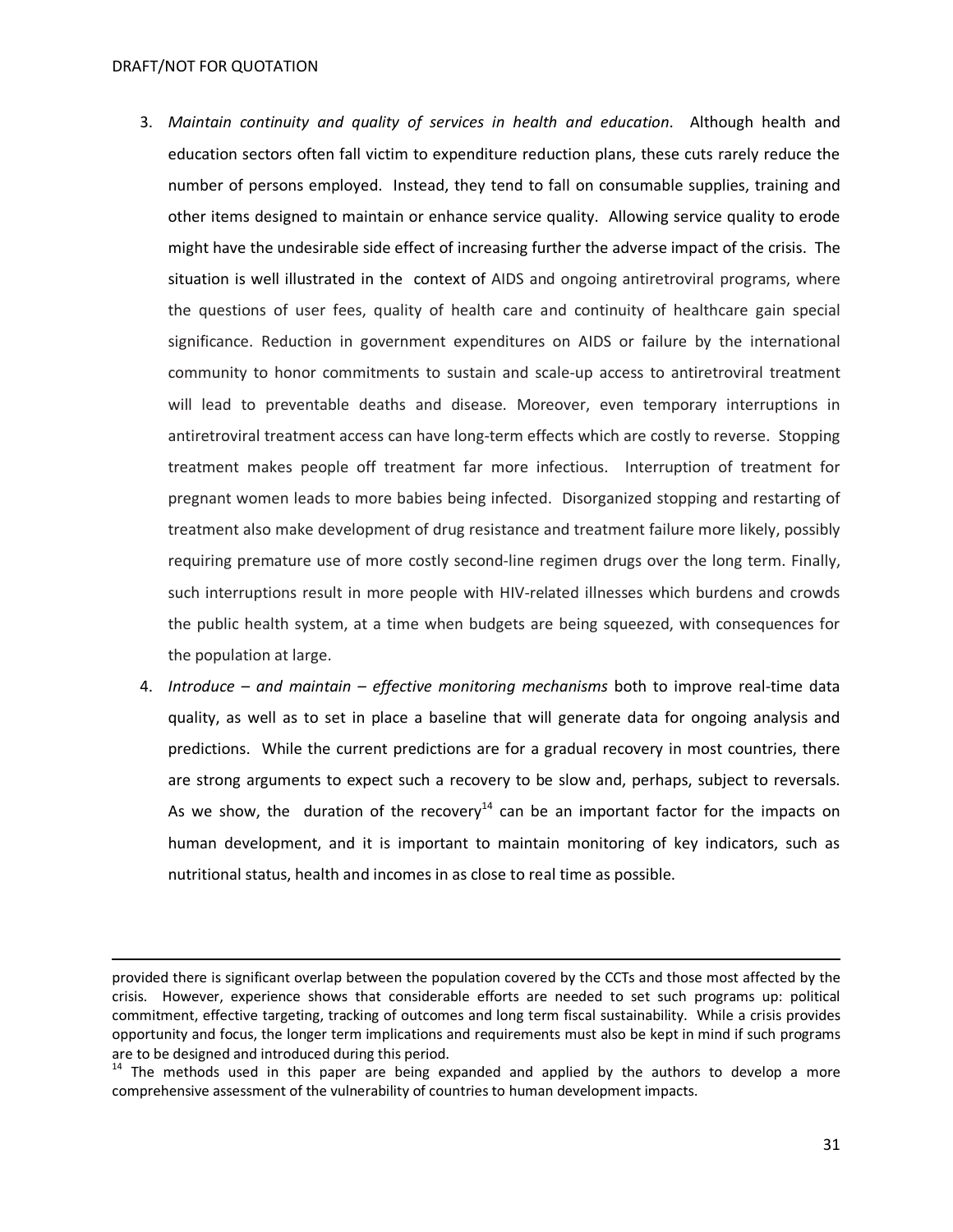5. *Maintain a longer term perspective*. The economic crisis is bracketed between the food and fuel crisis, as well as the consequences of climate change that are beginning to become apparent. The food crisis exposed fundamental, structural deficiencies in food production and distribution systems that had been occasioned by many years of neglect: climate change too requires solutions that need to go beyond temporary patches and contribute towards sustainable, longer term human development achievement.

#### **4. Conclusion**

This paper has examined the channels through which the economic crisis could have an impact on human development in sub-Saharan Africa, and also the historical evidence for the size of these impacts. Using growth projections to 2014 for the countries in the region, and a range of observed trends, it has modeled possible impacts on the MDGs, and demonstrated how the crisis could lead to real slow-downs in the rate of progress. Based on these results the paper suggests that a series of active policy interventions are needed both to accelerate progress towards the MDGs and to build resilience for the future. These include accelerating trends (rather than maintaining levels) in effective expenditure on the MDGs, maintaining both the quality and quantity of services in education, improving the quality and reach of real time monitoring and assessment mechanisms and addressing systemic flaws related to food security and climate change.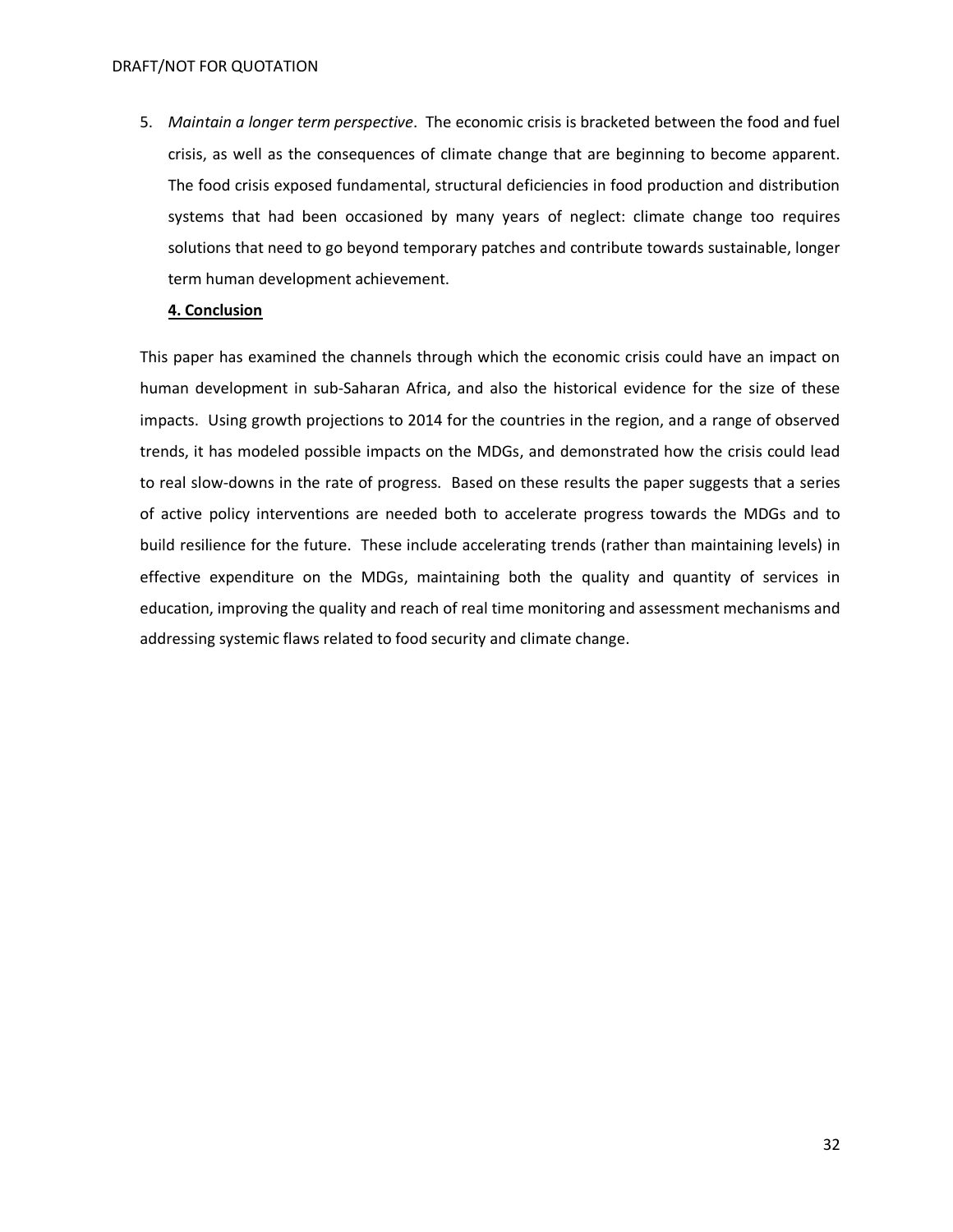# **References**

- 1. *A Future Within Reach*, Asian Development Bank, 2008.
- 2. Attanasio, Orazio P. and Miguel Székely, 1998, *Household Savings and Income Distribution in Mexico*, Documento de Trabajo #390, Inter-American Development Bank, Washington. D.C.
- 3. Baird, Sarah, Friedman, J. and Schady, N., 2007, *Aggregate Income Shocks and Infant Mortality in the Developing World*, World Bank Policy Research Working Paper No. 4346.
- 4. *Financial Statistics*, September 2009, Bank of Botswana.
- 5. Banerjee, A., Lumsdaine, R. L., and Stock, J.H. 1992, *Recursive and Sequential Tests of the Unit Root and Trend-Break Hypothesis: Theory and International Evidence*, Journal of Business and Economic Statistics 10: 271-287.
- 6. Barro, Robert J. 2009, *Rare Disasters, Asset Prices, and Welfare Costs*, American Economic Review, 99(1): 243–64.
- 7. Ben-David, D., Lumsdaine, R., and Papell, D.H. 2003, *Unit Root, Postwar Slowdowns and Long-Run Growth: Evidence from Two Structural Breaks*, Empirical Economics, 28(2), pp. 303-319.
- 8. Bhalotra, Sonia, 2007, *Fatal Fluctuations? Cyclicality in Infant Mortality in India*, The Centre for Market and Public Organization (CMPO) Working Paper Series No. 07/181.
- 9. Case, Anne and Angus Deaton, 2008, *Health and well-being in Udaipur and South Africa*, in Developments in the Economics of Aging, David Wise (editor).
- 10. Cerra, Valerie and Saxena, Sweta Chaman, 2005, *Growth Dynamics: The Myth of Economic Recovery*, IMF Working Paper WP/05/147.
- 11. Cerra, Valerie Ugo Panizza, and Sweta C. Saxena, 2009, *International Evidence on Recovery from Recessions*, IMF Working Paper WP/09/183.
- 12. Cameron, Lisa A., 2000*, The Impact of the Indonesian Financial Crisis on Children: An Analysis Using the 100 Villages Data*, Innocenti Working Paper No.81. Innocenti Research Center, United Nations Childrens' Fund, Florence, Italy.
- 13. Cecchetti, Stephen G., Marion Kohler and Christian Upper, 2009, *Financial Crises and Economic Activity*, Paper presented at the Federal Reserve Bank of Kansas City's Symposium at Jackson Hole, Wyoming, August.
- 14. Conceição, Pedro, Namsuk Kim and Yanchun Zhang, 2009, *Economic Shocks and Human*

*Development: A Review of Empirical Findings*, UNDP ODS, May 2009.

- 15. Conceição, Pedro, Namsuk Kim, Ronald U. Mendoza and Yanchun Zhang, 2009, *Insights from the Literature Emerging Accounts from the Field, and the Correlates of Growth Accelerations and Decelerations*, UNDP ODS, June 2009.
- 16. Conceição, Pedro and Namsuk Kim, 2009, *The Asymmetric Impact of Growth Fluctuation on Human Development: Evidence from Correlates of Growth Decelerations and Accelerations*, UNDP ODS, May 2009.
- 17. Cutler, David, Angus Deaton, and Adriana Lleras-Muney, 2006, *The Determinants of Mortality*, Journal of Economic Perspectives 20(3): 97-120.
- 18. Cutler, David M., Felicia Knaul, Rafael Lozano, Oscar Méndez and Beatriz Zurita, 2002, *Financial crisis, health outcomes and ageing: Mexico in the 1980s and 1990s*, Journal of Public Economics, 2002.
- 19. *Crop Prospects and Food Situation, No. 3,* Food and Agriculture Organization, July 2009.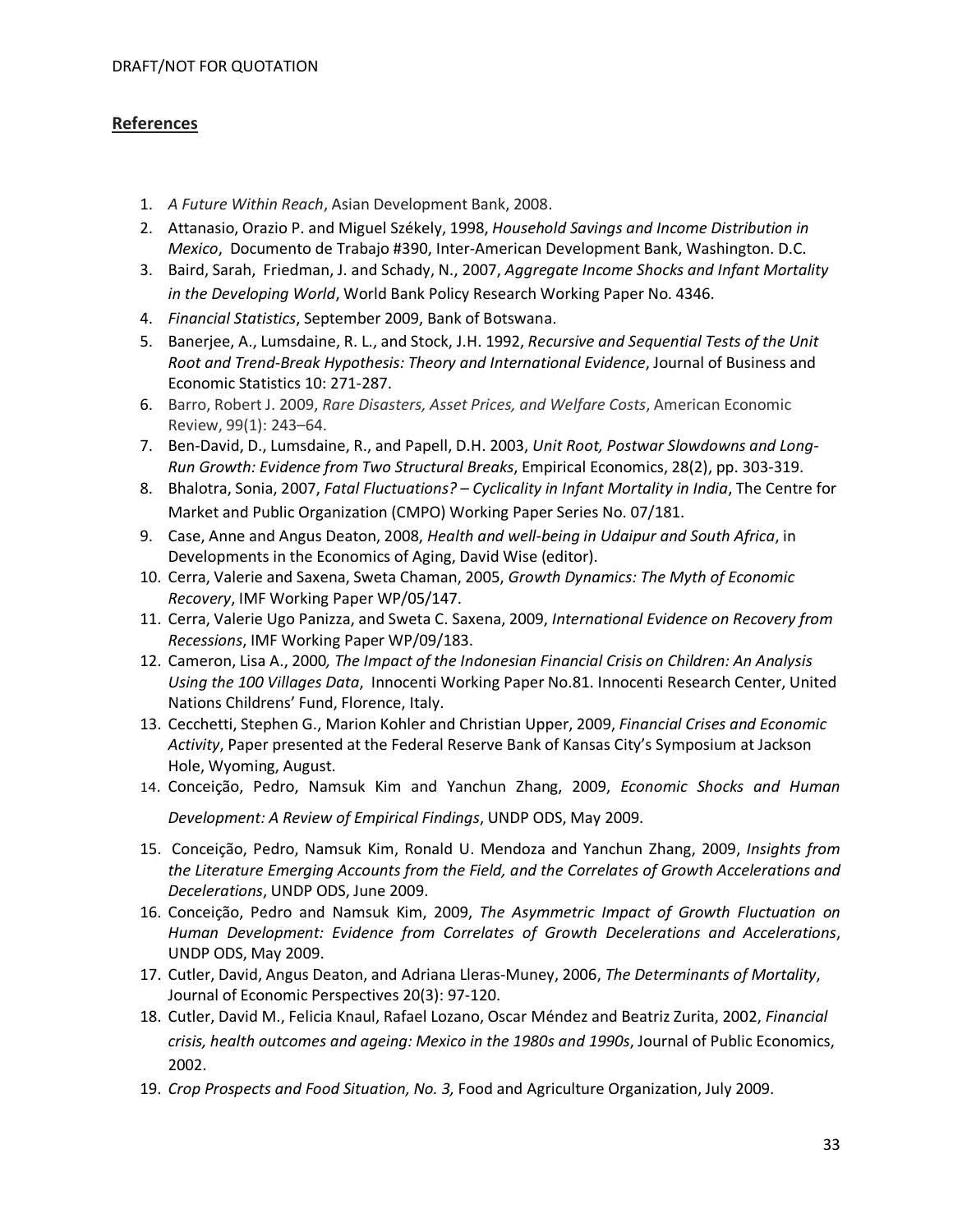- 20. *Direction of Trade Statistics*, International Monetary Fund, accessed on Nov 2nd 2009.
- 21. *Quarterly Bulletin Vol. 23 and 24*, National Bank of Ethiopia.
- 22. Ferreira, Francisco H.G. and Schady, N., 2009, *Aggregate Economic Shocks,* Child Schooling and Child Health, World Bank Policy Research Working Paper No. 4701.
- 23. Frankenberg, E., Thomas, Duncan and Beegle, Kathleen, 1999, *The Real Cost of Indonesia's Economic Crisis: Preliminary Findings from the Indonesian Family Life Surveys*, RAND Labor and Population Program Working Paper Series 99-04.
- 24. Friedman, J. and Schady, N., 2009, *How Many More Infants Are Likely to Die in Africa as a Result of the Global Financial* Crisis, World Bank Development Research Group, 2009
- 25. Funkhouser, Edward, 1999, *Cyclical Economic Conditions and School Attendance in Costa Rica*, Economics of Education Review 18(1):31-50.
- 26. Furceri, D. and A. Mourougane, 2009, *The Effect of Financial Crises on Potential Output: New Empirical Evidence from OECD Countries*, OECD Economics Department Working Papers, No. 699.
- 27. Glewwe, Paul and Gillette Hall, 1994, *Poverty, Inequality, and Living Standards during Unorthodox Adjustment: The Case of Peru, 1985-90*, Economic Development and Cultural Change 42(4):689-717.
- 28. *The Global Economic Crisis and HIV Prevention and Treatment Programmes: Vulnerabilities and Impact*, UNAIDS, June 2009.
- 29. The Globalization-Health Nexus Database (GHND 1960-2005). Available at http://www.dse.unifi.it/sviluppo/GHND\_eng.html.
- 30. Hanushek, Eric A. and Ludger Woessmann, 2007, *The Role of School Improvement in Economic Development,* NBER Working Paper No. 12832. Cambridge, MA: NBER.
- 31. Haugh, D, P Ollivaud and D Turner, 2009, *The macroeconomic consequences of banking crises in OECD countries*, OECD Economics Department Working Papers, no 683, March.
- 32. *Diaspora Remittances*, September 2009, Central Bank of Kenya.
- 33. Knowles, James C., Pernia, E.M. and Racelis, M., 1999, *Social Consequences of the Financial Crisis in Asia*, Economic Staff Paper Number 60.
- 34. Levinsohn, James, Steven Berry and Jed Friedman, 1999, *Impacts of the Indonesian Economic Crisis: Price Changes and the Poor*, NBER Working Paper 7194. National Bureau for Economic Research, Cambridge, MA.
- 35. Lucas, Robert E. Jr., 2003, *Macroeconomic Priorities,* American Economic Review, 93(1): 1–14.
- 36. Lustig, Nora and Michael Walton, 1999, *Crises and the Poor: A Template for Action*, Note prepared for the Inter-American Development Bank Conference on Social Protection and Poverty, February 1999.
- 37. Lustig, Nora, Albert Fishlow and François Bourguignon, 2000, *Presidential Address: Crises and the Poor: Socially Responsible Macroeconomics [with Comments]*, Economía 1(1):1-30.
- 38. Martin, Gary, 2000, *Employment and Unemployment in Mexico in the 1990s*, Monthly Labor Review 123(11):3-18.
- 39. McKenzie, David J., 2003, *How do Households Cope with Aggregate Shocks? Evidence from the Mexican Peso Crisis*, World Development 31(7):1179-1199.
- 40. *Monthly Statistical Bulletin*, September 2009, Bank of Mauritius.
- 41. Nelson, C.R. and Plosser C.I, 1982, *Trends and random walks In Macroeconomic Time Series*, Journal of Monterey Economics, 10, pp.139-162.